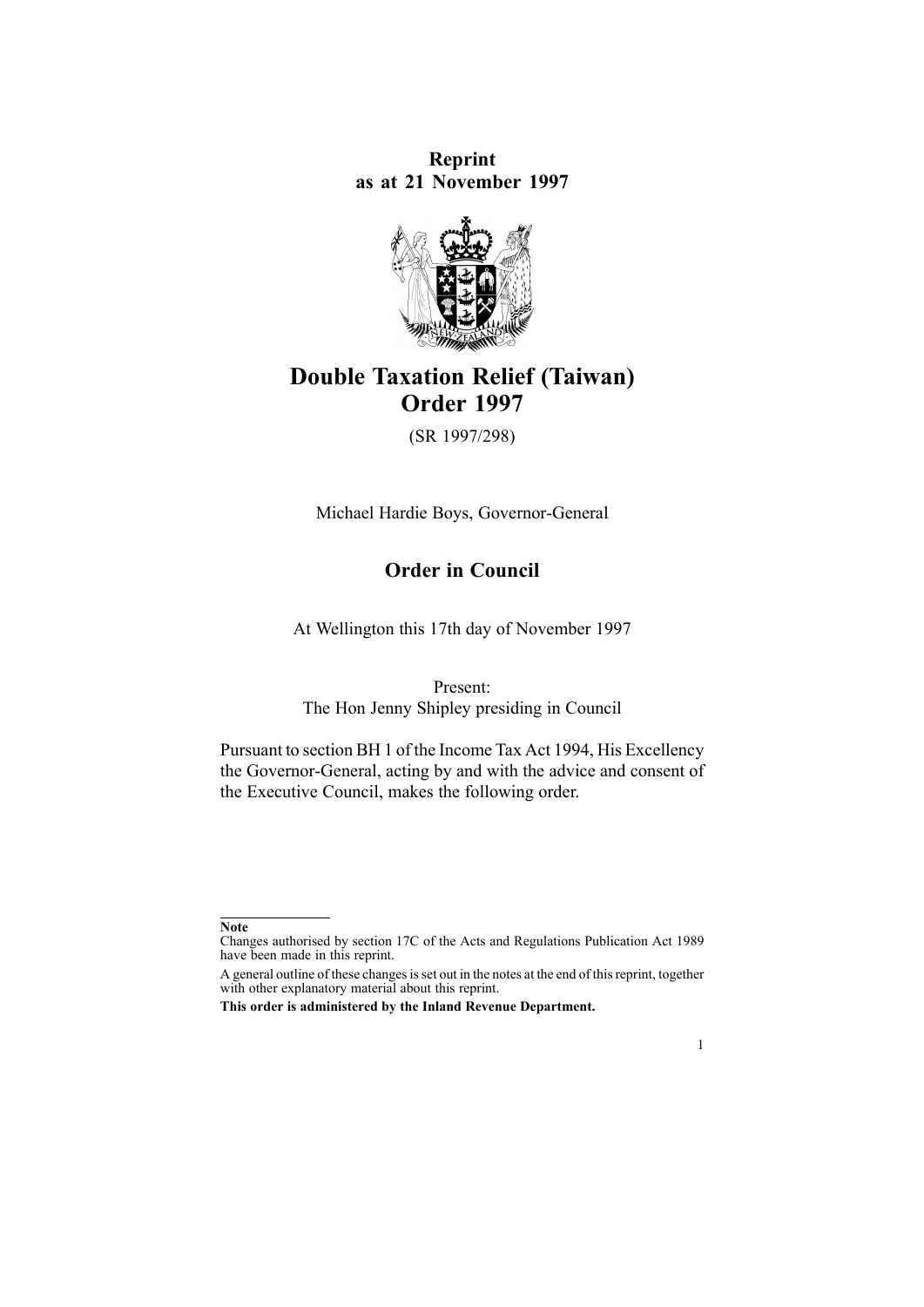#### **Contents**

|               |                                                             | Page           |
|---------------|-------------------------------------------------------------|----------------|
|               | Title and application                                       | $\overline{2}$ |
| $\mathcal{D}$ | Giving effect to agreement                                  | $\overline{2}$ |
|               | Schedule                                                    | $\mathcal{R}$  |
|               | <b>Agreement between the New Zealand Commerce and</b>       |                |
|               | <b>Industry Office and the Taipei Economic and Cultural</b> |                |
|               | Office in New Zealand for the avoidance of double           |                |
|               | taxation and the prevention of fiscal evasion with          |                |
|               | respect to taxes on income                                  |                |
|               |                                                             |                |

#### **Order**

#### **1 Title and application**

- (1) This order may be cited as the Double Taxation Relief (Taiwan) Order 1997.
- (2) This order applies according to the tenor of the agreemen<sup>t</sup> set out in the Schedule.

#### **2 Giving effect to agreement**

It is declared that the arrangements specified in the agreement set out in the Schedule, being arrangements that have been made between the New Zealand Commerce and Industry Office and the Taipei Economic and Cultural Office in New Zealand, with <sup>a</sup> view to affording relief from double taxation in relation to income tax imposed under the [Income](http://www.legislation.govt.nz/pdflink.aspx?id=DLM1184504) Tax Act [1994](http://www.legislation.govt.nz/pdflink.aspx?id=DLM1184504) and the profit seeking enterprise income tax and the individual consolidated income tax imposed under the taxation laws administered by the Department of Taxation, Ministry of Finance, Taipei, are, in relation to income tax imposed under that Act, and notwithstanding anything in that Act or any other enactment, to have effect according to the tenor of the agreement.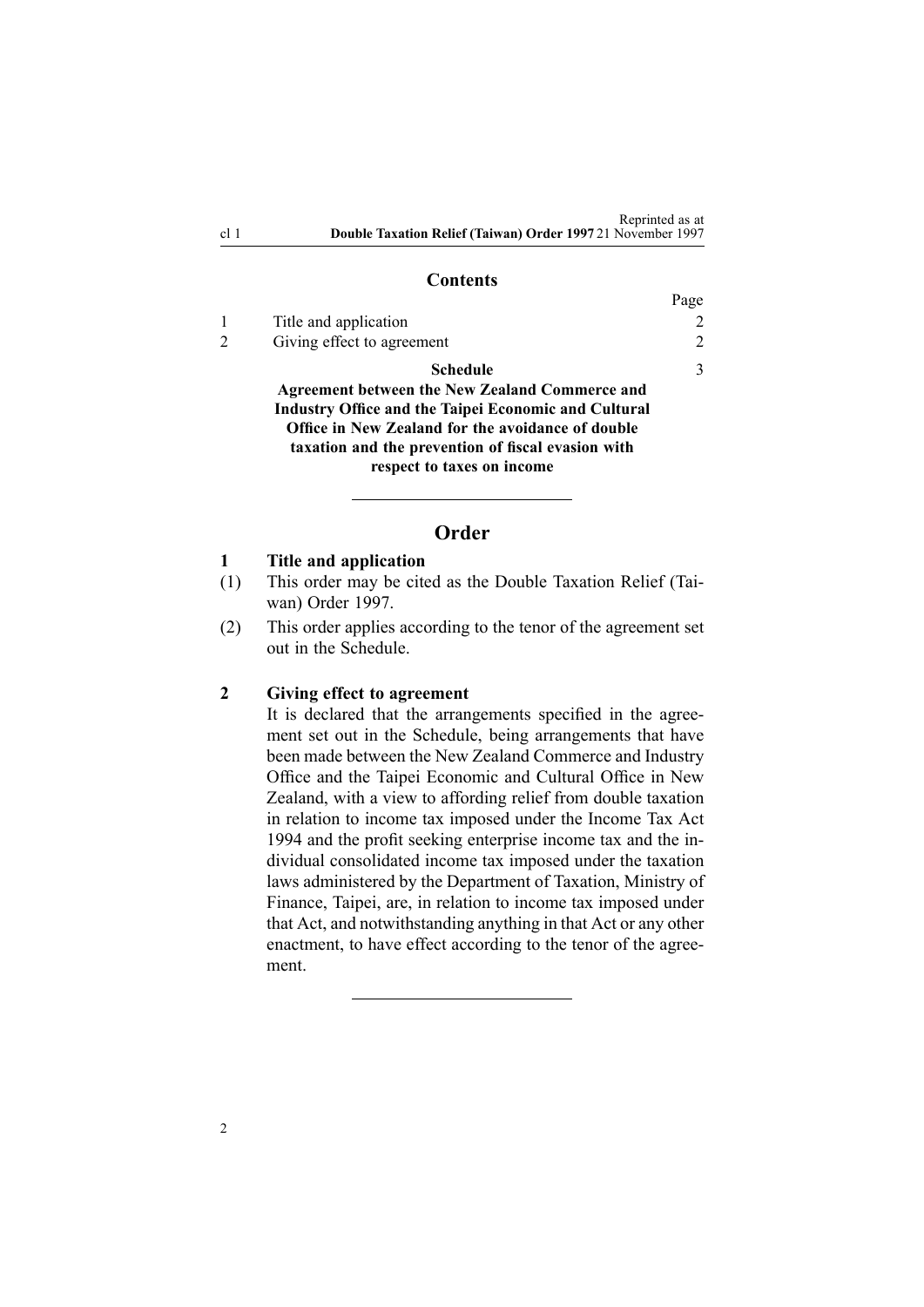## **Schedule**

## <span id="page-2-0"></span>**Agreement between the New Zealand Commerce and Industry Office and the Taipei Economic and Cultural Office in New Zealand for the avoidance of double taxation and the prevention of fiscal evasion with respect to taxes on income**

The New Zealand Commerce and Industry Office and the Taipei Economic and Cultural Office in New Zealand

Desiring to conclude an Agreement for the avoidance of double taxation and the prevention of fiscal evasion with respec<sup>t</sup> to taxes on income,

Have agreed as follows:

## Article 1

## Personal scope

This Agreement shall apply to persons who are residents of one or both of the territories.

## Article 2

### Taxes covered

- 1. The existing taxes to which this Agreement shall apply are:
	- (a) in the territory in respec<sup>t</sup> of which the taxation laws administered by the New Zealand Inland Revenue Department is applied at the date of signature of this Agreement:

the income tax;

(b) in the territory in respec<sup>t</sup> of which the taxation laws administered by the Department of Taxation, Ministry of Finance, Taipei is applied at the date of signature of this Agreement:

> the profit seeking enterprise income tax and the individual consolidated income tax.

2. The Agreement shall apply also to any identical or substantially similar taxes which are imposed after the date of signature of the Agreement in addition to, or in place of, the existing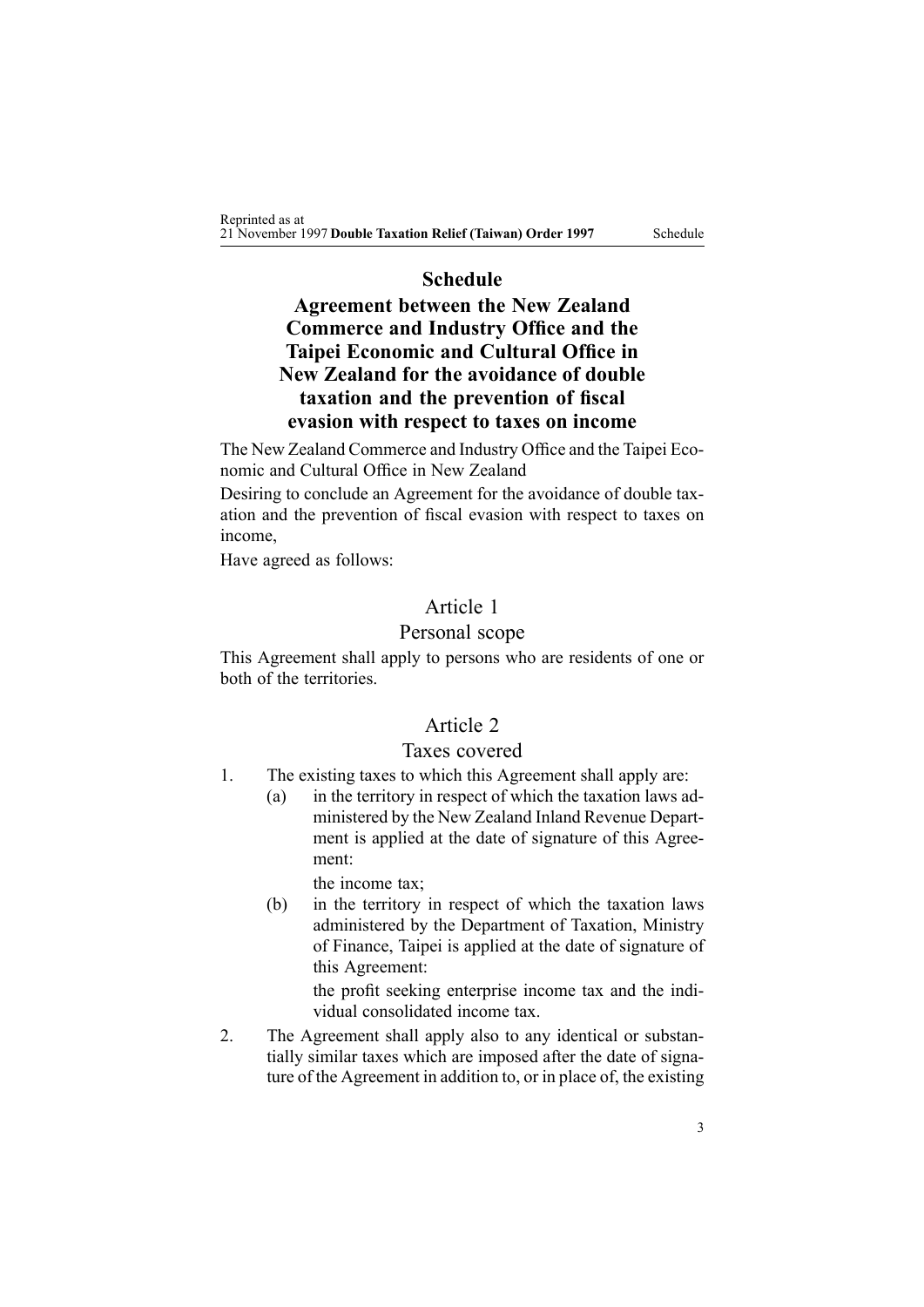#### Article 2*—continued*

taxes. The competent authorities shall notify each other within <sup>a</sup> reasonable period of time of any significant changes which have been made in the taxation laws of their respective territories.

3. Notwithstanding the provisions of paragraphs 1 and 2, the taxes covered by the Agreement do not include any amount which represents <sup>a</sup> penalty or interest imposed under the laws of either territory. However, the provisions of this paragraph do not apply to Article 22.

## Article 3

### General definitions

- 1. For the purposes of this Agreement, unless the context otherwise requires:
	- (a) the term "territory" means the territory referred to in subparagraph  $1(a)$  or  $1(b)$  of Article 2, as the case requires;
	- (b) the term "company" means any body corporate or any entity which is treated as <sup>a</sup> body corporate for tax purposes;
	- (c) the term "competent authority" means:
		- (i) in the case of the territory referred to in subparagraph 1(a) of Article 2, the Commissioner of Inland Revenue or <sup>a</sup> representative authorised by the Commissioner;
		- (ii) in the case of the territory referred to in subparagraph 1(b) of Article 2, the Director-General of the Department of Taxation, Ministry of Finance or <sup>a</sup> representative authorised by the Director-General.
	- (d) the terms "enterprise of <sup>a</sup> territory" and "enterprise of the other territory" mean respectively an enterprise carried on by <sup>a</sup> resident of <sup>a</sup> territory and an enterprise carried on by <sup>a</sup> resident of the other territory, as the context requires:
	- (e) the term "international traffic" means any transport by <sup>a</sup> ship or aircraft operated by an enterprise of <sup>a</sup> territory,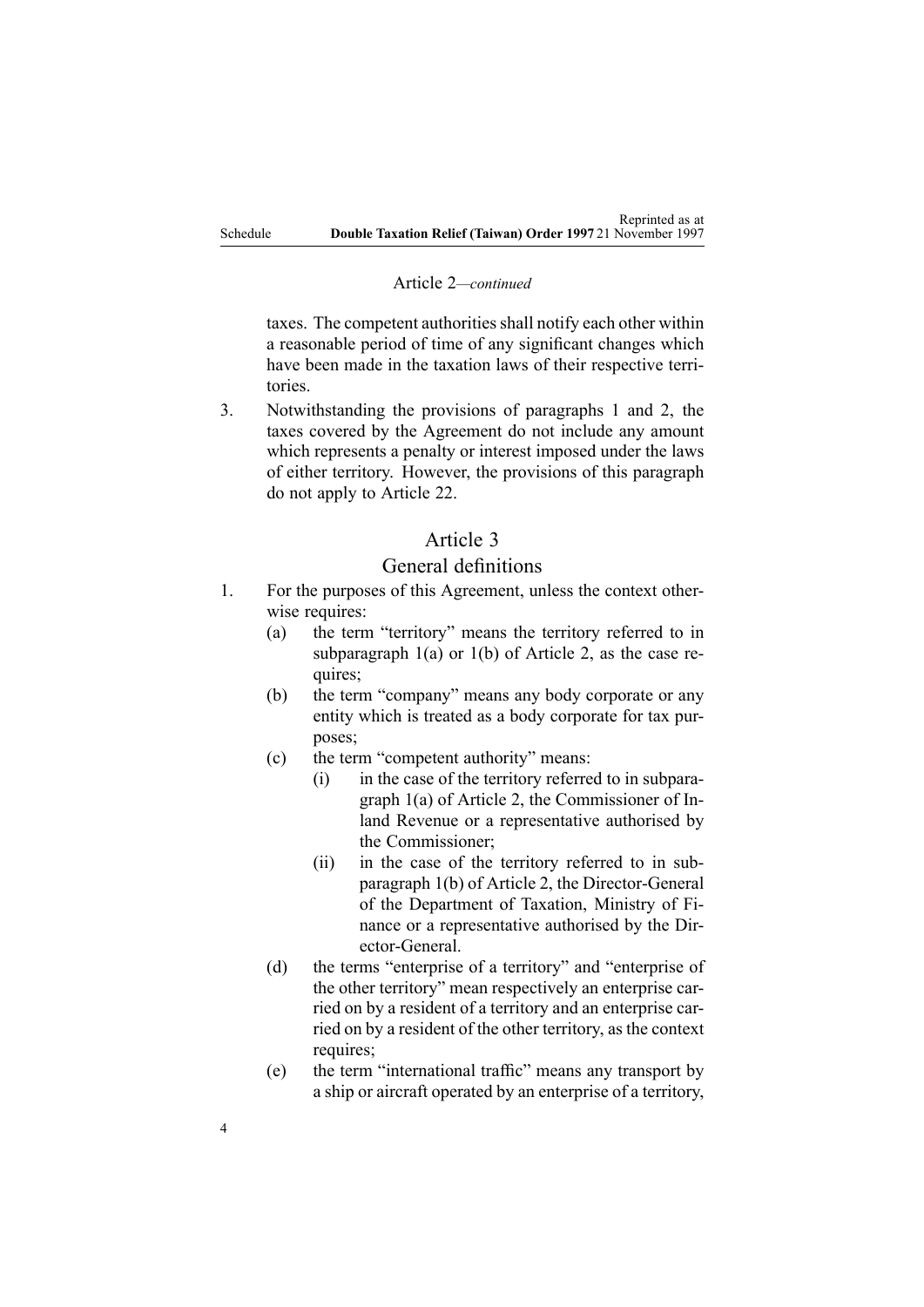#### Article 3*—continued*

excep<sup>t</sup> when the ship or aircraft is operated solely from <sup>a</sup> place or between places in the other territory;

- (f) the term "natural resources" includes standing timber and fish;
- (g) For the purposes of Articles 10, 11 and 12, the term "paid", in relation to any amount, includes distributed (whether in cash or other property), credited or dealt with on behalf of a person or at that person's direction: and the terms "pay", "payable" and "payment" have corresponding meanings;
- (h) the term "person" includes an individual, <sup>a</sup> company and any other body of persons;
- (i) the terms "resident of <sup>a</sup> territory for the purposes of its tax" and "resident of that territory for the purposes of its tax", in relation to <sup>a</sup> company, includes, in the case of the territory referred to in subparagraph 1(b) of Article 2 and in relation to that territory's tax, <sup>a</sup> company which is incorporated in that territory.
- 2. For the purposes of Articles 10, 11 and 12, <sup>a</sup> trustee subject to tax in <sup>a</sup> territory in respec<sup>t</sup> of dividends, interest or royalties shall be deemed to be beneficially entitled to such dividends, interest or royalties.
- 3. For the purposes of Articles 11, 12 and 15, expenditure that is deductible in determining income, profits or gains attributable to <sup>a</sup> permanen<sup>t</sup> establishment or fixed base is deemed to be borne by that permanen<sup>t</sup> establishment or fixed base.
- 4. As regards the application of this Agreement at any time in <sup>a</sup> territory, any term not defined in the Agreement shall, unless the context otherwise requires, have the meaning which it has at that time under the laws of that territory concerning the taxes to which the Agreement applies, any meaning under the applicable tax laws of that territory prevailing over <sup>a</sup> meaning given to the term under other laws of that territory.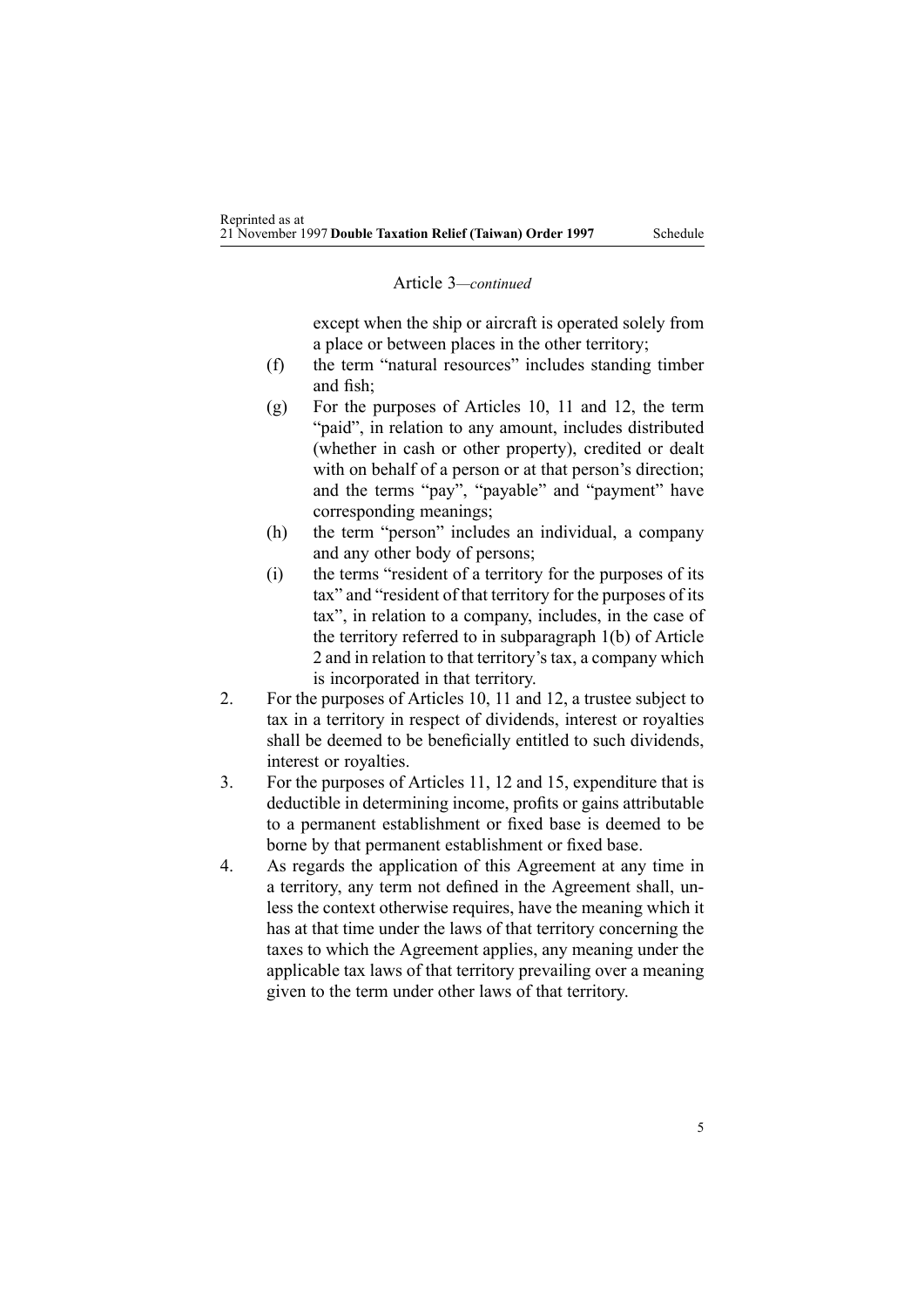#### Article 4

## Residence

- 1. For the purposes of this Agreement, <sup>a</sup> person is <sup>a</sup> resident of <sup>a</sup> territory if, under the laws of that territory, the person is liable to tax by reason of domicile, residence, place of head office, place of managemen<sup>t</sup> or incorporation or other criterion of <sup>a</sup> similar nature.
- 2. A person is not <sup>a</sup> resident of <sup>a</sup> territory for the purposes of this Agreement if the person is liable to tax in that territory in respec<sup>t</sup> only of income from sources in that territory, provided that this paragraph shall not apply to individuals resident in the territory referred to in subparagraph 1(b) of Article 2.
- 3. Where by reason of the preceding provisions of this Article an individual is <sup>a</sup> resident of both territories, then the status of the individual shall be determined as follows:
	- (a) the individual shall be deemed to be <sup>a</sup> resident solely of the territory in which <sup>a</sup> permanen<sup>t</sup> home is available to the individual; if <sup>a</sup> permanen<sup>t</sup> home is available to the individual in both territories, the individual shall be deemed to be <sup>a</sup> resident solely of the territory with which the individual's personal and economic relations are closer (centre of vital interests);
	- (b) if the territory in which the individual's centre of vital interests cannot be determined, or if the individual does not have <sup>a</sup> permanen<sup>t</sup> home available in either territory, the individual shall be deemed to be <sup>a</sup> resident solely of the territory in which the individual has an habitual abode;
	- (c) if the individual has an habitual abode in both territories or in neither of them, the competent authorities of the territories shall settle the question by mutual agreement.
- 4. Where by reason of the provisions of paragraphs 1 and 2 <sup>a</sup> person other than an individual is <sup>a</sup> resident of both territories then it shall be deemed to be <sup>a</sup> resident solely of the territory in which its place of effective managemen<sup>t</sup> is situated.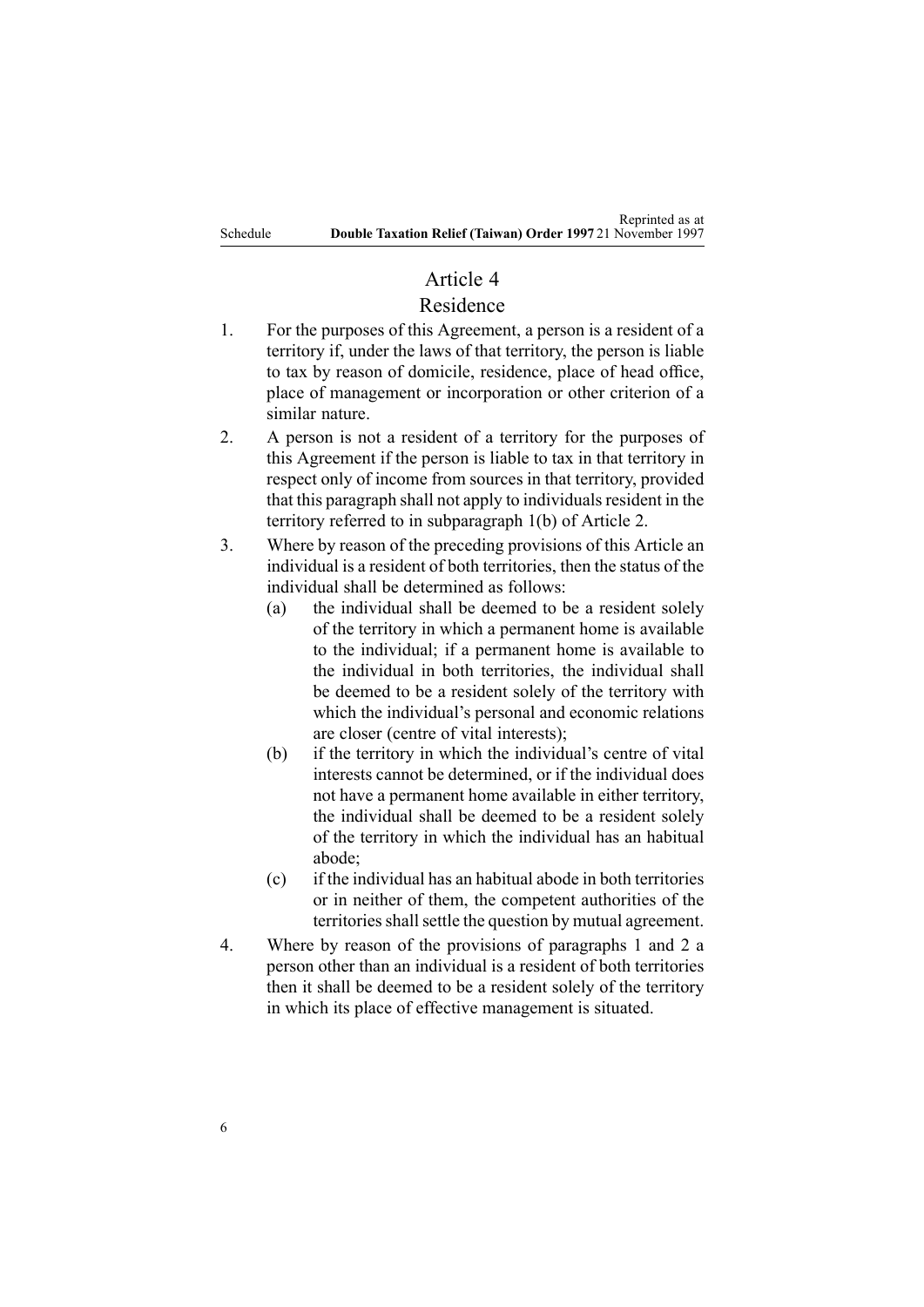### Article 5

#### Permanent establishment

- 1. For the purposes of this Agreement, the term "permanent establishment" means <sup>a</sup> fixed place of business through which the business of an enterprise is wholly or partly carried on.
- 2. The term "permanent establishment" includes especially:
	- (a) <sup>a</sup> place of management;
	- (b) <sup>a</sup> branch;
	- (c) an office;
	- (d) <sup>a</sup> factory;
	- (e) <sup>a</sup> workshop; and
	- (f) <sup>a</sup> mine, an oil or gas well, <sup>a</sup> quarry or any other place of extraction of natural resources.
- 3. A building site, or <sup>a</sup> construction, installation or assembly project constitutes <sup>a</sup> permanen<sup>t</sup> establishment if it lasts for more than 12 months.
- 4. An enterprise shall be deemed to have <sup>a</sup> permanen<sup>t</sup> establishment in <sup>a</sup> territory and to carry on business through that permanent establishment if, for more than 12 months:
	- (a) it carries on supervisory activities in that territory in connection with <sup>a</sup> building site or <sup>a</sup> construction, installation or assembly project which is being undertaken in that territory; or
	- (b) it carries on activities in that territory which consist of, or which are connected with, the exploration or exploitation of natural resources situated in that territory; or
	- (c) substantial equipment is being used in that territory by, for or under contract with the enterprise.
- 5. For the purposes of determining the duration of activities under paragraphs 3 and 4, the period during which activities are carried on in <sup>a</sup> territory by an enterprise associated with another enterprise shall be aggregated with the period during which activities are carried on by the enterprise with which it is associated if the first-mentioned activities are connected with the activities carried on in that territory by the last-mentioned enterprise, provided that any period during which two or more associated enterprises are carrying on concurrent activities is counted only once. An enterprise shall be deemed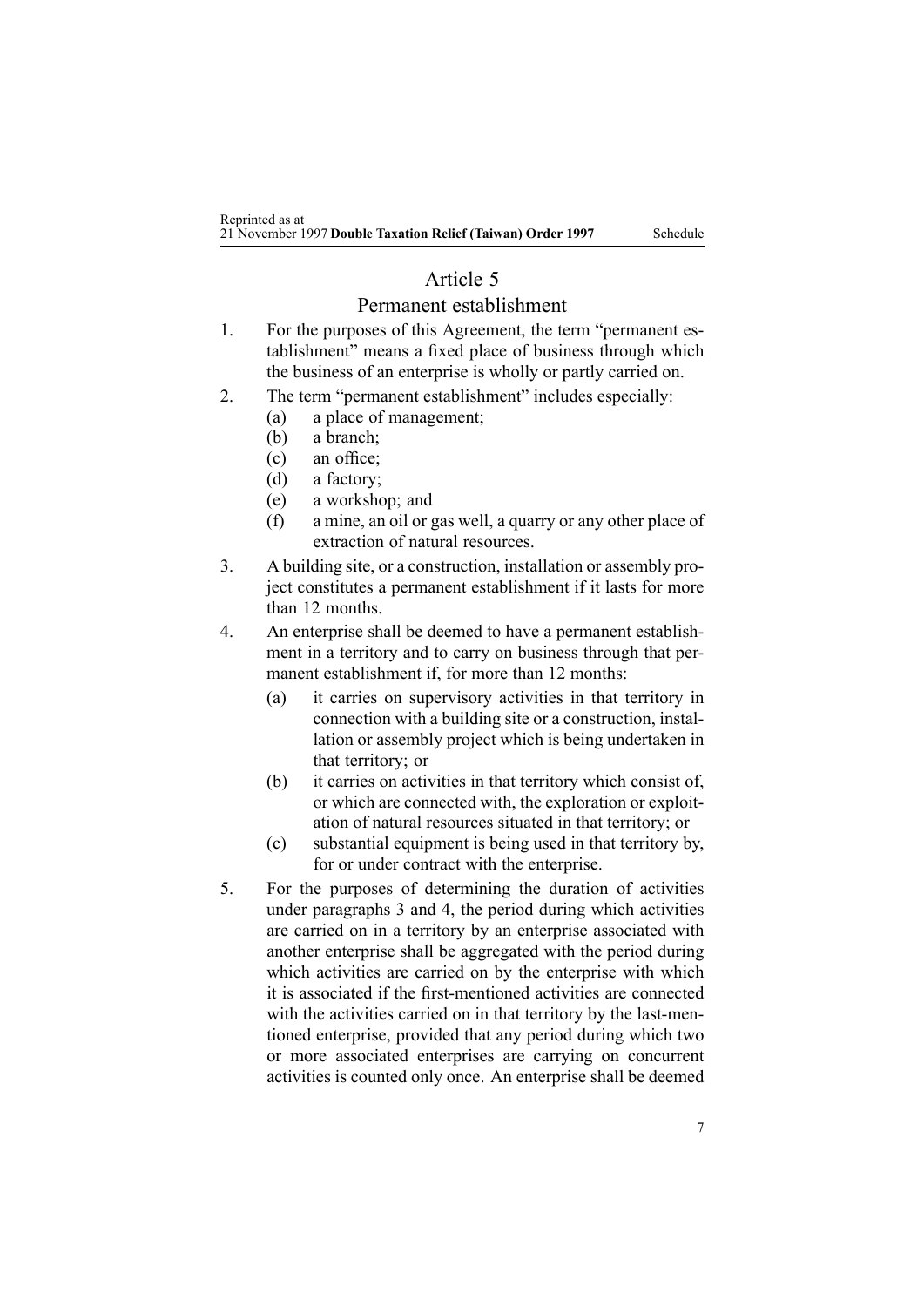#### Article 5*—continued*

to be associated with another enterprise if one is controlled directly or indirectly by the other, or if both are controlled directly or indirectly by <sup>a</sup> third person or persons.

- 6. An enterprise shall not be deemed to have <sup>a</sup> "permanent establishment" merely by reason of:
	- (a) the use of facilities solely for the purpose of storage, display or delivery of goods or merchandise belonging to the enterprise; or
	- (b) the maintenance of <sup>a</sup> stock of goods or merchandise belonging to the enterprise solely for the purpose of storage, display or delivery; or
	- (c) the maintenance of <sup>a</sup> stock of goods or merchandise belonging to the enterprise solely for the purpose of processing by another enterprise; or
	- (d) the maintenance of <sup>a</sup> fixed place of business solely for the purpose of purchasing goods or merchandise or of collecting information, for the enterprise; or
	- (e) the maintenance of <sup>a</sup> fixed place of business solely for the purpose of carrying on, for the enterprise, any other activity of <sup>a</sup> preparatory or auxiliary character, such as advertising or scientific research.
- 7. Notwithstanding the provisions of paragraphs 1 and 2, <sup>a</sup> person acting in <sup>a</sup> territory on behalf of an enterprise of the other territory—other than an agen<sup>t</sup> of an independent status to whom paragraph 8 applies—shall be deemed to be <sup>a</sup> permanen<sup>t</sup> establishment of that enterprise in the first-mentioned territory if the person has and habitually exercises in the first-mentioned territory an authority to conclude contracts on behalf of that enterprise, unless the activities of that person are limited to those described in paragraph 6 and, if exercised through <sup>a</sup> fixed place of business, would not make this fixed place of business <sup>a</sup> permanen<sup>t</sup> establishment under the provisions of that paragraph.
- 8. An enterprise of <sup>a</sup> territory shall not be deemed to have <sup>a</sup> permanent establishment in the other territory merely because it carries on business in that other territory through <sup>a</sup> person who is <sup>a</sup> broker, general commission agen<sup>t</sup> or any other agen<sup>t</sup> of an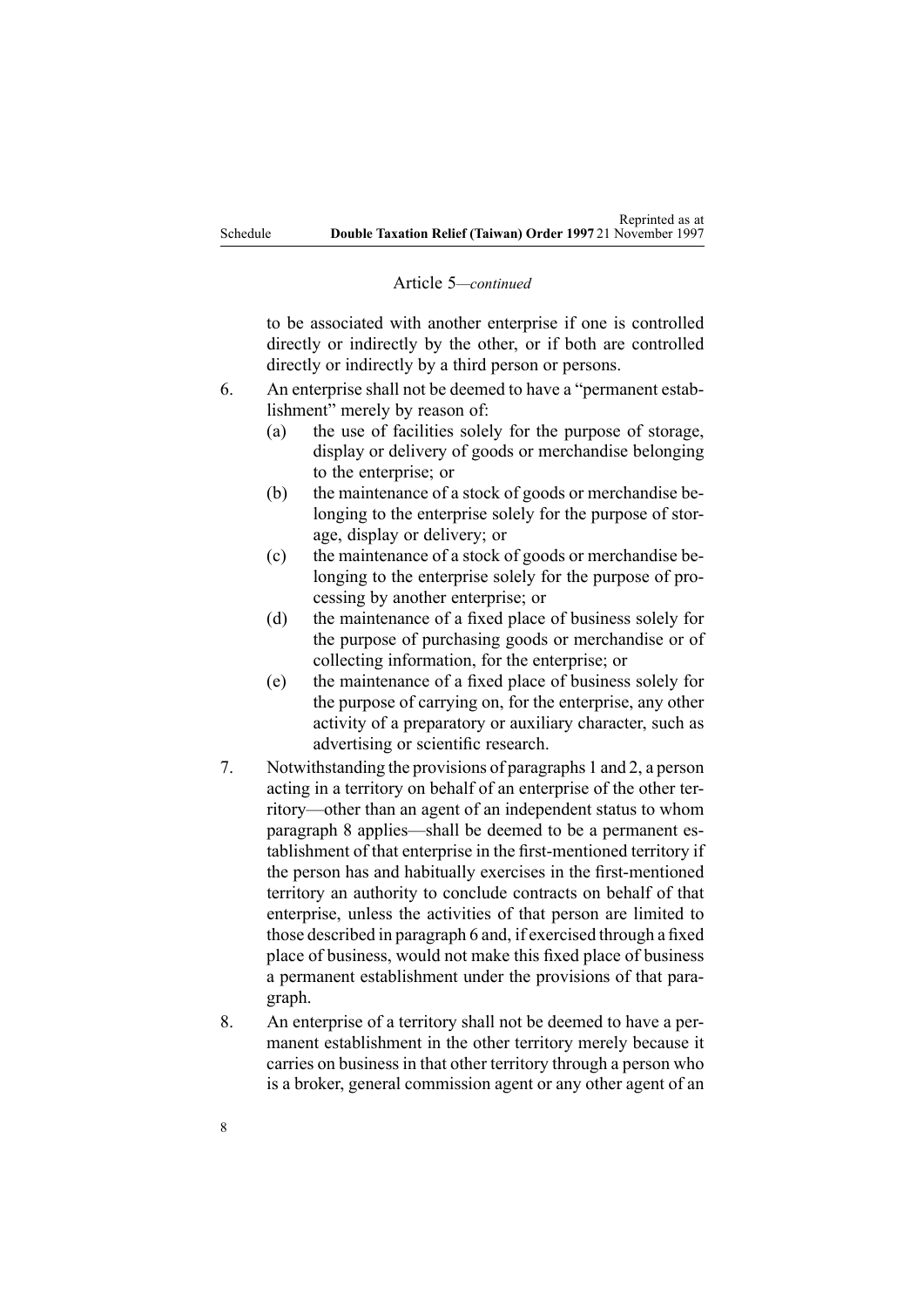#### Article 5*—continued*

independent status, and the broker or agen<sup>t</sup> is acting in the ordinary course of its business.

9. The fact that <sup>a</sup> company which is <sup>a</sup> resident of <sup>a</sup> territory controls or is controlled by <sup>a</sup> company which is <sup>a</sup> resident of the other territory, or which carries on business in that other territory (whether through <sup>a</sup> permanen<sup>t</sup> establishment or otherwise), shall not of itself constitute either company <sup>a</sup> permanent establishment of the other.

## Article 6

#### Income from immovable property

- 1. Income derived by <sup>a</sup> resident of <sup>a</sup> territory from immovable property (including income from agriculture, forestry or fishing) situated in the other territory may be taxed in that other territory.
- 2. The term "immovable property" shall have the meaning which it has under the laws of the territory in which the property in question is situated. The term shall in any case include:
	- (a) <sup>a</sup> lease of land and any other interest in or over land, whether or not that land is improved:
	- (b) <sup>a</sup> right to explore for or exploit mineral, oil or gas deposits, or other natural resources;
	- (c) <sup>a</sup> right to receive variable or fixed payments either:
		- (i) as consideration for or in respec<sup>t</sup> of the exploitation of, or
		- (ii) for the right to explore for or exploit,
		- mineral, oil or gas deposits, or other natural resources.

But ships, boats and aircraft shall not be regarded as immovable property.

- 3. The provisions of paragraph 1 shall apply to income derived from the direct use, letting, or use in any other form of immovable property.
- 4. Any interest or right referred to in paragraph 2 shall be regarded as being situated where the land, mineral, oil or gas deposits, quarries or natural resources, as the case may be,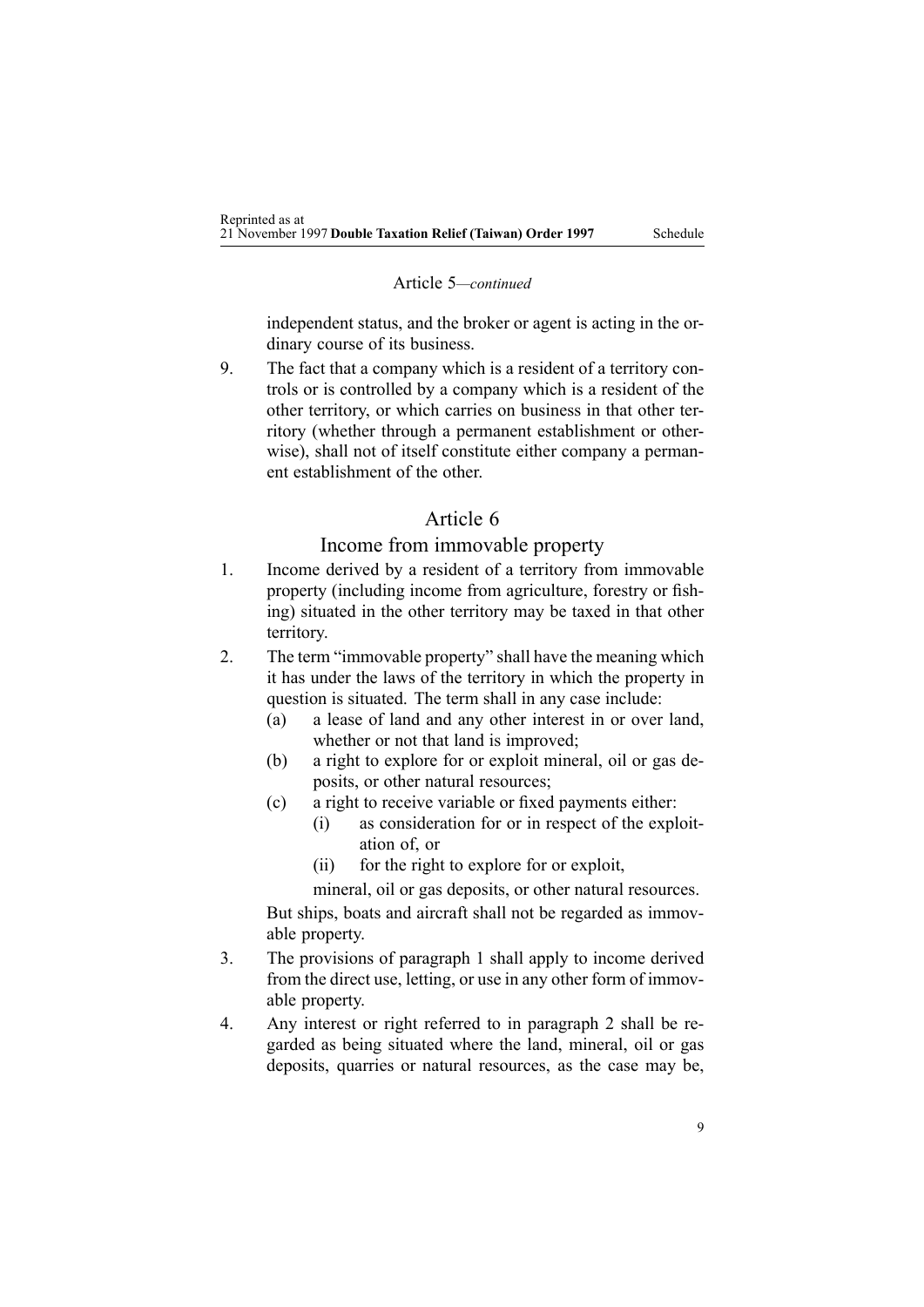#### Article 6*—continued*

are situated or where the exploration or exploitation may take place.

5. The provisions of paragraphs 1, 3 and 4 shall also apply to income from immovable property of an enterprise and to income from immovable property used for the performance of independent personal services.

### Article 7

#### Business profits

- 1. The profits of an enterprise of <sup>a</sup> territory shall be taxable only in that territory unless the enterprise carries on business in the other territory through <sup>a</sup> permanen<sup>t</sup> establishment situated in that other territory. If the enterprise carries on business in that manner, the profits of the enterprise may be taxed in the other territory but only so much of them as is attributable to that permanen<sup>t</sup> establishment.
- 2. Subject to the provisions of paragraph 3, where an enterprise of <sup>a</sup> territory carries on businessin the other territory through <sup>a</sup> permanen<sup>t</sup> establishment situated in that other territory, there shall in each territory be attributed to that permanen<sup>t</sup> establishment the profits which it might be expected to make if it were <sup>a</sup> distinct and separate enterprise engaged in the same or similar activities under the same or similar conditions and dealing wholly independently with the enterprise of which it is <sup>a</sup> permanent establishment or with other enterprises with which it deals.
- 3. In the determination of the profits of <sup>a</sup> permanen<sup>t</sup> establishment, there shall be allowed as deductions expenses of the enterprise which are incurred for the purposes of the permanent establishment (including executive and general administrative expenses so incurred), whether incurred in the territory in which the permanen<sup>t</sup> establishment is situated or elsewhere. However, no deduction is allowable in respec<sup>t</sup> of expenses which are not deductible under the laws of the territory in which the permanen<sup>t</sup> establishment is situated.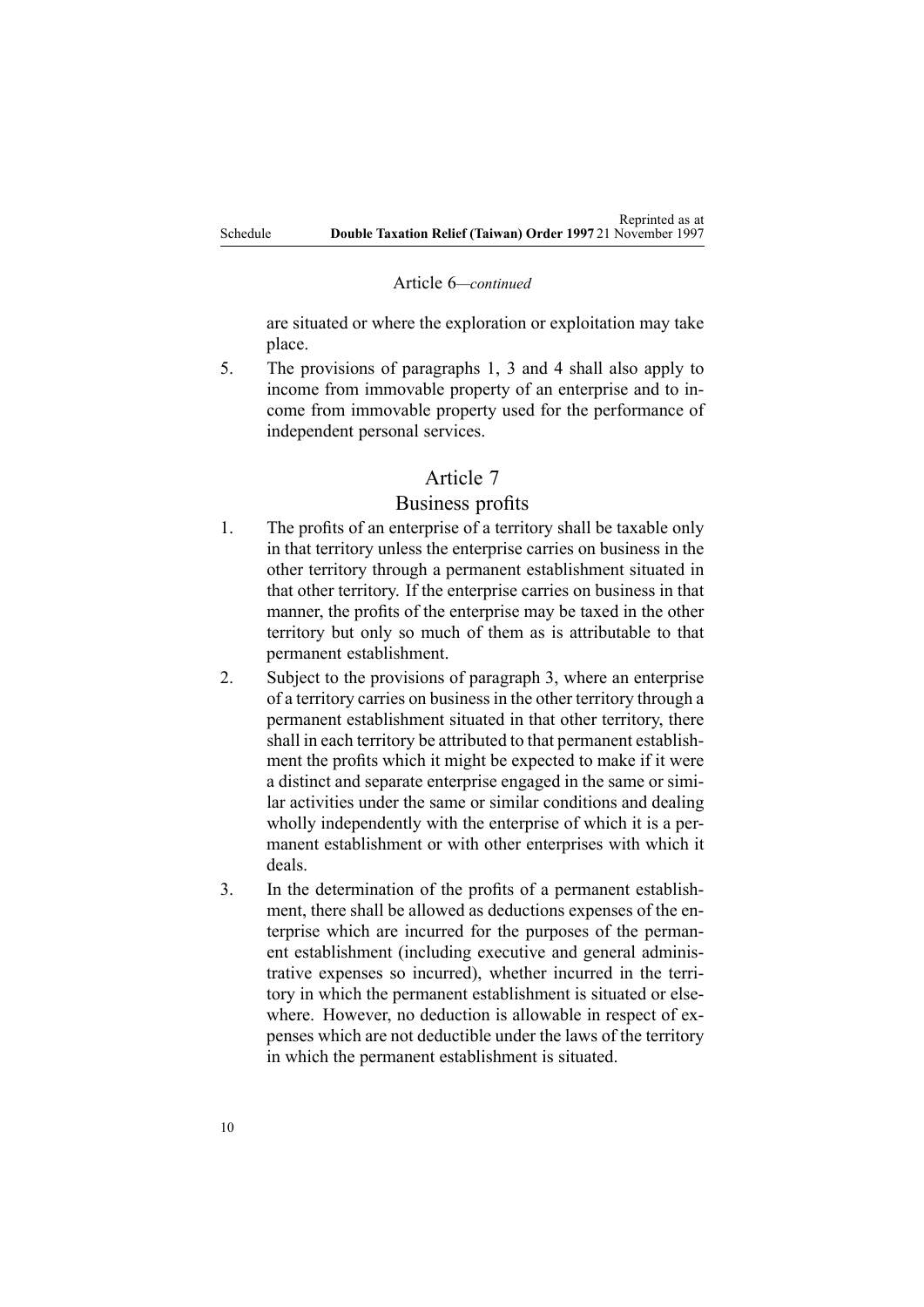#### Article 7*—continued*

- 4. No profits shall be attributed to <sup>a</sup> permanen<sup>t</sup> establishment by reason of the mere purchase by that permanen<sup>t</sup> establishment of goods or merchandise for the enterprise.
- 5. Nothing in this Article shall affect the application of any laws of <sup>a</sup> territory relating to the determination of the tax liability of <sup>a</sup> person in cases where the information available to the competent authority of that territory is inadequate to determine the profits to be attributed to <sup>a</sup> permanen<sup>t</sup> establishment, provided that those laws shall be applied, so far as the information available to the competent authority permits, consistently with the principles of this Article.
- 6. For the purposes of the preceding paragraphs of this Article, the profits to be attributed to the permanent establishment shall be determined by the same method year by year unless there is good and sufficient reason to the contrary.
- 7. Where:
	- (a) <sup>a</sup> resident of <sup>a</sup> territory is beneficially entitled, whether directly or through one or more interposed trusts, to <sup>a</sup> share of the business profits of an enterprise carried on in the other territory by the trustee of <sup>a</sup> trust other than <sup>a</sup> trust which is treated as <sup>a</sup> company for tax purposes; and
	- (b) in relation to that enterprise, that trustee would, in accordance with the principles of Article 5, have <sup>a</sup> permanent establishment in that other territory,

the enterprise carried on by the trustee shall be deemed to be <sup>a</sup> business carried on in the other territory by that resident through <sup>a</sup> permanen<sup>t</sup> establishment situated in that other territory and that share of business profits shall be attributed to that permanen<sup>t</sup> establishment.

- 8. Where profitsinclude items of income or gains which are dealt with separately in other Articles of this Agreement, then the provisions of those Articles shall not be affected by the provisions of this Article.
- 9. Nothing in this Article shall affect any provisions of the laws of either territory at any time in force as they affect the taxa-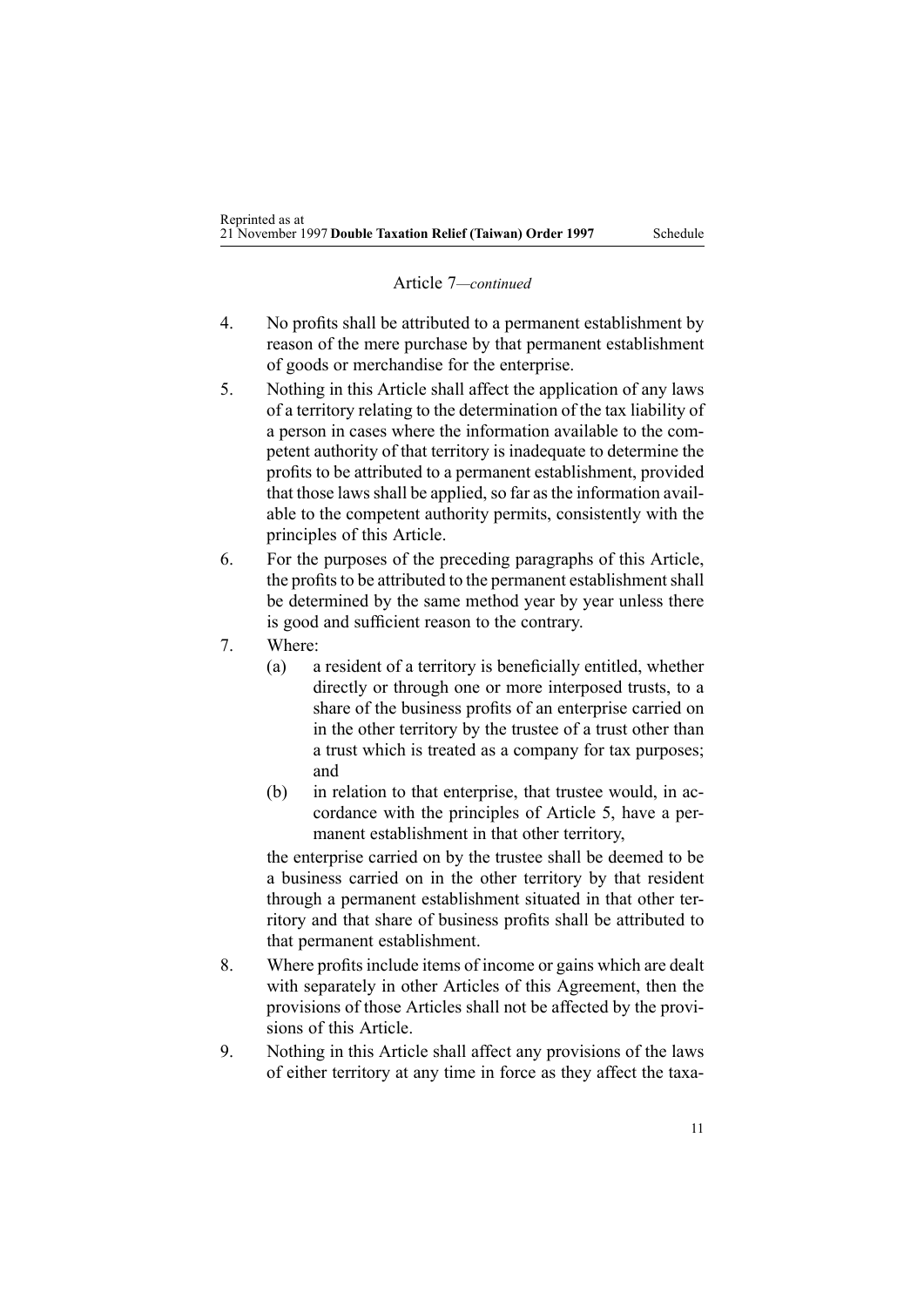### Article 7*—continued*

tion of any income or profits from the business of any form of insurance.

## Article 8

## Ship and aircraft operations

- 1. Profits from ship or aircraft operations derived by <sup>a</sup> resident of <sup>a</sup> territory shall be taxable only in that territory.
- 2. Notwithstanding the provisions of paragraph 1, such profits may be taxed in the other territory where they are profits from ship or aircraft operations confined solely to places in that other territory.
- 3. The profits to which the provisions of paragraph 1 and 2 apply shall include profits from:
	- (a) the lease of ships or aircraft on <sup>a</sup> full time, voyage or bareboat charter basis, and of containers and related equipment, which is merely incidental to the operation ofships or aircraft by the lessor, provided that the leased ships or aircraft, or the containers and related equipment, are used in operations by the lessee; and
	- (b) the share of profits from ship or aircraft operations derived by <sup>a</sup> resident of <sup>a</sup> territory through participation in <sup>a</sup> pool, <sup>a</sup> joint business or operating organisation or in an international agency.
- 4. For the purposes of this Article, profits derived from the carriage by ships or aircraft of passengers, livestock, mail, goods or merchandise which are shipped in <sup>a</sup> territory for discharge at <sup>a</sup> place in that territory shall be treated as profits from ship or aircraft operations confined solely to places in that territory.
- 5. For the purposes of paragraphs 1 and 2, cargo handling within <sup>a</sup> territory shall not be regarded as ship or aircraft operations unless that cargo handling would constitute international traffic as defined in paragraph (1)(e) of Article 3.

## Article 9

## Associated enterprises

- 1. Where:
- 12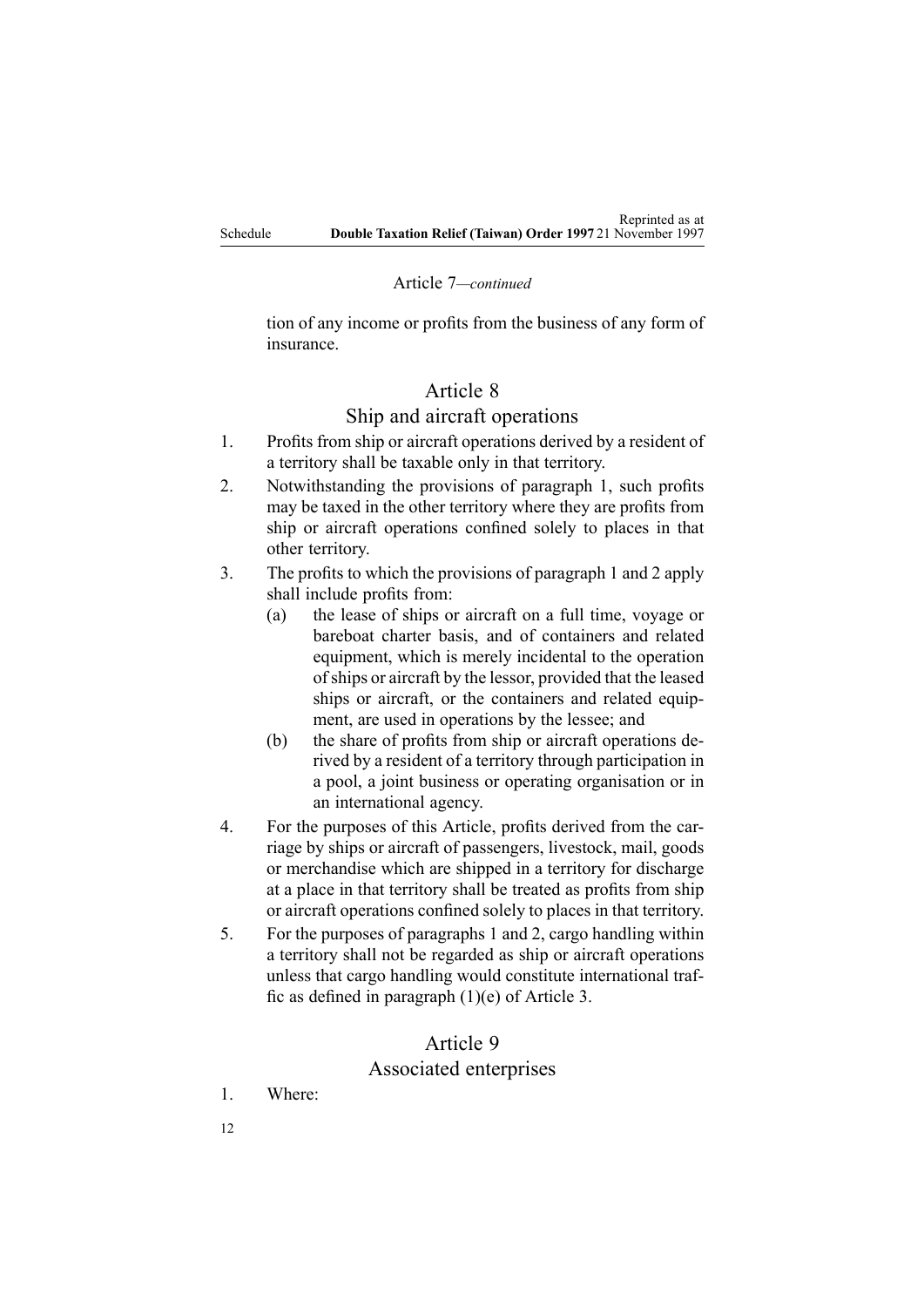#### Article 9*—continued*

- (a) an enterprise of <sup>a</sup> territory participates directly or indirectly in the management, control or capital of an enterprise of the other territory; or
- (b) the same persons participate directly or indirectly in the management, control or capital of an enterprise of <sup>a</sup> territory and an enterprise of the other territory,

and in either case conditions operate between the two enterprises in their commercial or financial relations which differ from those which might be expected to operate between independent enterprises dealing wholly independently with one another, then any profits which, but for those conditions, might have been expected to accrue to one of the enterprises, but, by reason of those conditions, have not so accrued, may be included in the profits of that enterprise and taxed accordingly.

- 2. Nothing in this Article shall affect the application of any laws of <sup>a</sup> territory relating to the determination of the tax liability of <sup>a</sup> person, including determinations in cases where the information available to the competent authority of that territory is inadequate to determine the profits to be attributed to an enterprise, provided that those laws shall be applied, so far as the information available to the competent authority permits, consistently with the principles of this Article.
- 3. Where profits on which an enterprise of <sup>a</sup> territory has been charged to tax in that territory are also included, by virtue of paragraph 1 or 2, in the profits of an enterprise of the other territory and charged to tax in that other territory, and the profits so included are profits which might have been expected to have accrued to that enterprise of the other territory if the conditions operative between the enterprises had been those which might have been expected to have operated between independent enterprises dealing wholly independently with one another, then the competent authority of the first-mentioned territory shall make an appropriate adjustment to the amount of tax charged on those profits in the first-mentioned territory. In determining such an adjustment, due regard shall be had to the other provisions of this Agreement and for this purpose the competent authorities shall if necessary consult each other.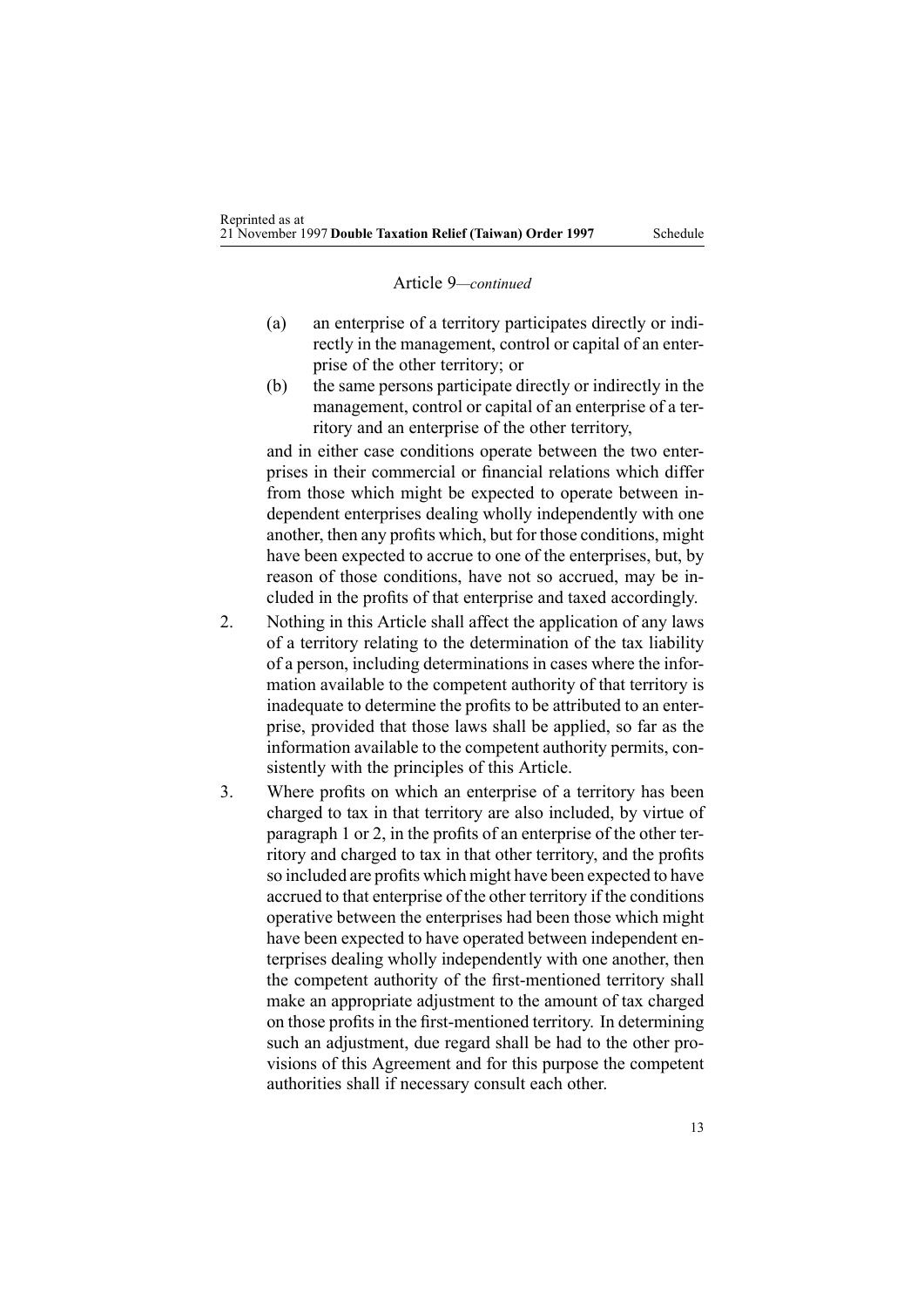## Article 10

## Dividends

- 1. Dividends paid by <sup>a</sup> company which is <sup>a</sup> resident of <sup>a</sup> territory for the purposes of its tax, being dividends to which <sup>a</sup> resident of the other territory is beneficially entitled, may be taxed in that other territory.
- 2. Those dividends may also be taxed in the territory of which the company paying the dividends is <sup>a</sup> resident for the purposes of its tax, and according to the laws of that territory, but the tax so charged shall not exceed 15 per cent of the gross amount of the dividends.
- 3. The term "dividends" in this Article means income from shares and other income assimilated to income from shares by the laws, relating to tax, of the territory of which the company making the paymen<sup>t</sup> is <sup>a</sup> resident for the purposes of its tax.
- 4. The provisions of paragraphs 1 and 2 shall not apply if the person beneficially entitled to the dividends, being <sup>a</sup> resident of <sup>a</sup> territory, carries on business in the other territory of which the company paying the dividendsis <sup>a</sup> resident, through <sup>a</sup> permanent establishment situated in that other territory, or performs in that other territory independent personal services from <sup>a</sup> fixed base situated in that other territory, and the holding in respec<sup>t</sup> of which the dividends are paid is effectively connected with that permanen<sup>t</sup> establishment or fixed base. In such case, the provisions of Article 7 or 14, as the case may be, shall apply.
- 5. Where <sup>a</sup> company which is <sup>a</sup> resident of <sup>a</sup> territory derives profits or income from the other territory, that other territory may not impose any tax on the dividends paid by that company, excep<sup>t</sup> insofar as such dividends are paid to <sup>a</sup> resident of that other territory or insofar as the holding in respec<sup>t</sup> of which the dividends are paid is effectively connected with <sup>a</sup> permanen<sup>t</sup> establishment or fixed base in that other territory, nor subject the company's undistributed profits to <sup>a</sup> tax on the company's undistributed profits, even if the dividends paid or the undistributed profits consist wholly or partly of profits or income arising in that other territory. This paragraph shall not apply in relation to dividends paid by any company which is <sup>a</sup> resident of both territories for the purposes of each territory's tax.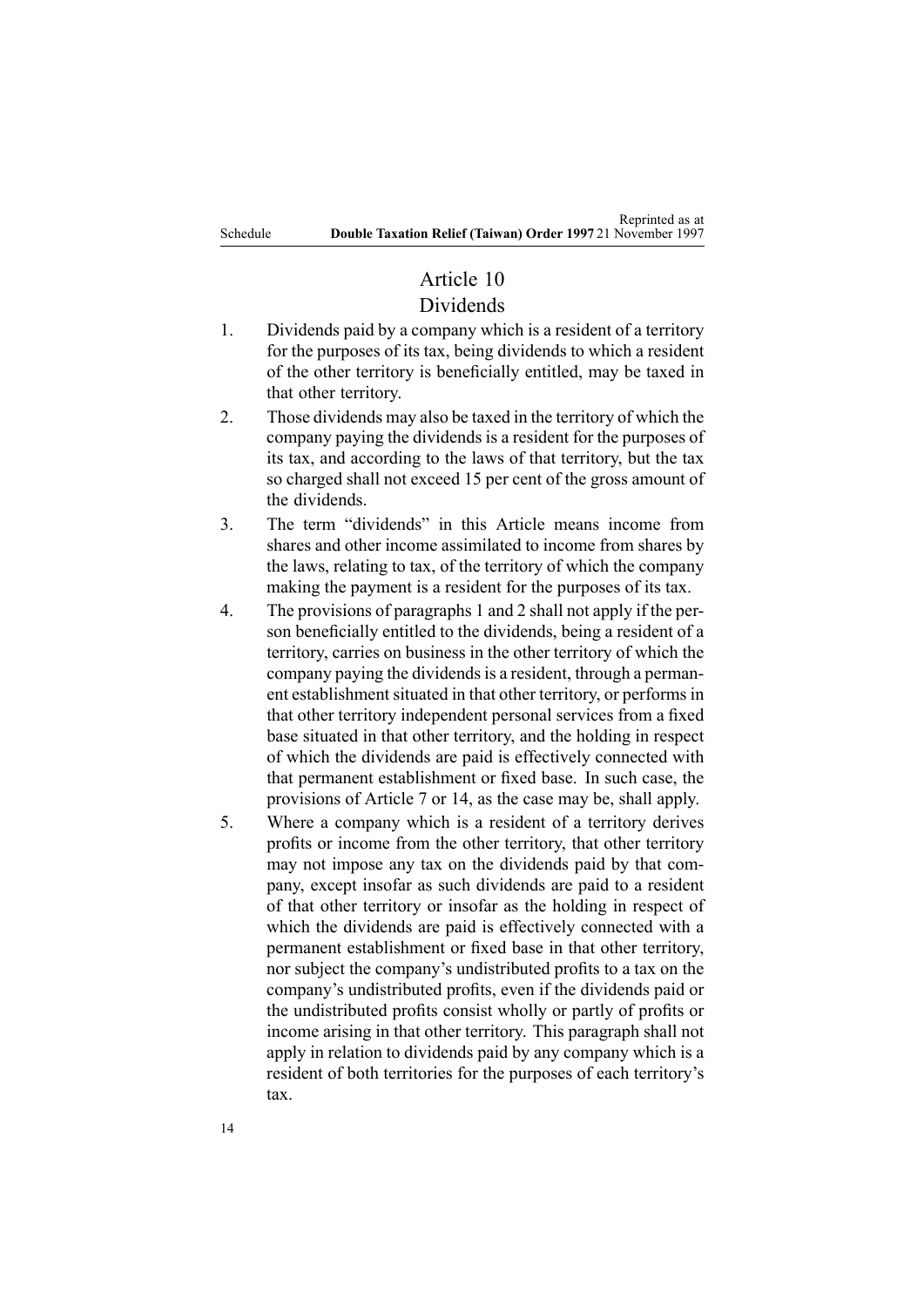### Article 11

#### Interest

- 1. Interest arising in <sup>a</sup> territory, being interest to which <sup>a</sup> resident of the other territory is beneficially entitled, may be taxed in that other territory.
- 2. That interest may be taxed in the territory in which it arises, and according to the laws of that territory, but the tax so charged shall not exceed 10 per cent of the gross amount of the interest.
- 3. The term "interest" in this Article means income from debtclaims of every kind, whether or not secured by mortgage and whether or not carrying <sup>a</sup> right to participate in profits, and in particular, interest from governmen<sup>t</sup> securities and income from bonds or debentures, including premiums and prizes attaching to such bonds or debentures, as well as all other income assimilated to income from money lent by the laws, relating to tax, of the territory in which the income arises, but does not include any income which is treated as <sup>a</sup> dividend under Article 10.
- 4. The provisions of paragraphs 1 and 2 shall not apply if the person beneficially entitled to the interest, being <sup>a</sup> resident of <sup>a</sup> territory, carries on business in the other territory, in which the interest arises, through <sup>a</sup> permanen<sup>t</sup> establishment situated in that other territory, or performs in that other territory independent personal services from <sup>a</sup> fixed base situated in that other territory, and the debt-claim in respec<sup>t</sup> of which the interest is paid is effectively connected with that permanen<sup>t</sup> establishment or fixed base. In such case, the provisions of Article 7 or 14, as the case may be, shall apply.
- 5. Interest shall be deemed to arise in <sup>a</sup> territory when the payer is an authority of that territory, or <sup>a</sup> sub-division, or <sup>a</sup> local authority of that territory or <sup>a</sup> person who is <sup>a</sup> resident of that territory for the purposes of its tax. Where, however, the person paying the interest, whether the person is <sup>a</sup> resident of <sup>a</sup> territory or not, has in <sup>a</sup> territory <sup>a</sup> permanen<sup>t</sup> establishment or fixed base in connection with which the debt-claim on which the interest is paid was incurred, and that interest is borne by such permanen<sup>t</sup> establishment or fixed base, then the interest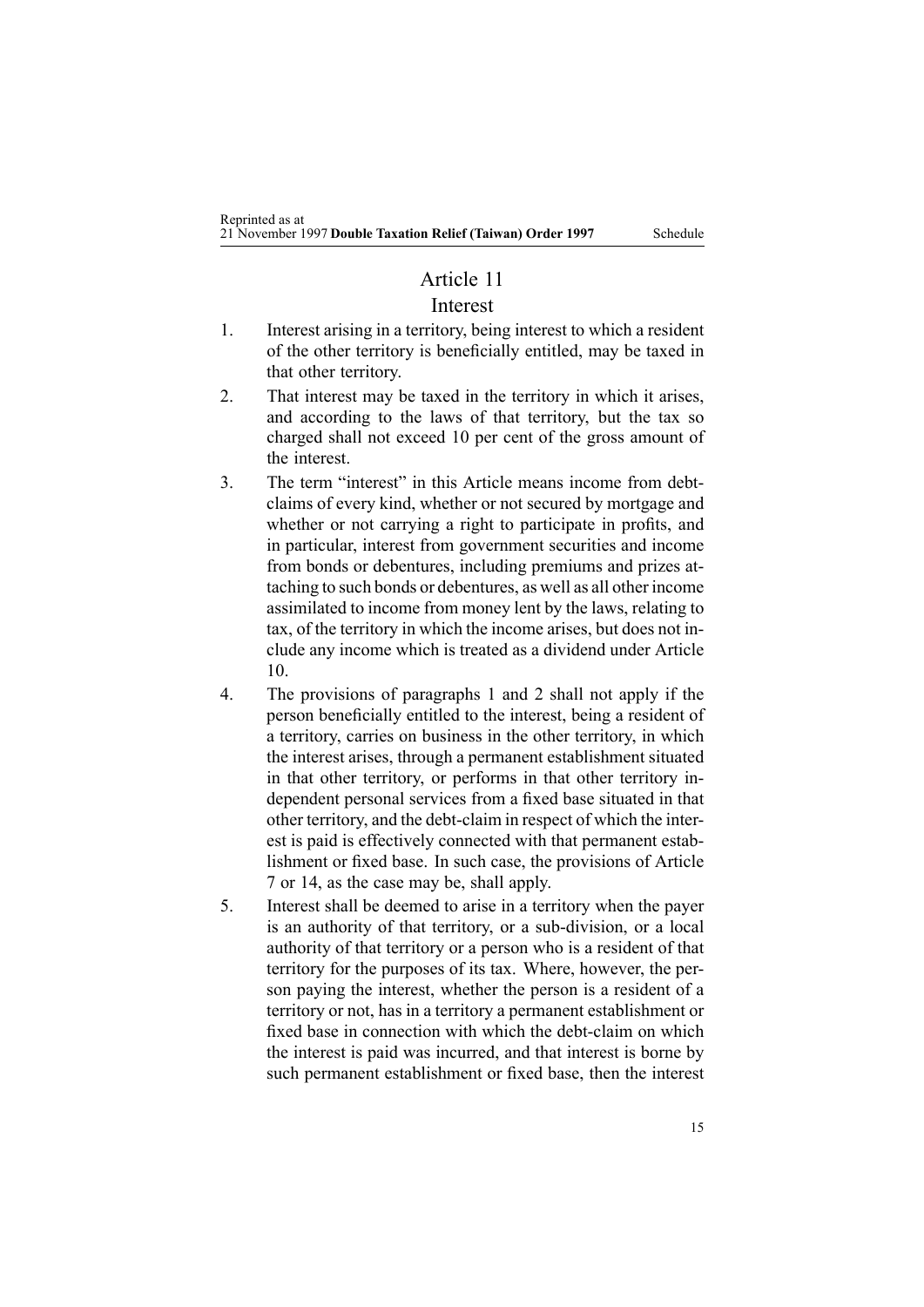#### Article 11*—continued*

shall be deemed to arise in the territory in which the permanent establishment or fixed base is situated.

6. Where, by reason of <sup>a</sup> special relationship between the payer and the person beneficially entitled to the interest, or between both of them and some other person, the amount of the interest, having regard to the debt-claim for which it is paid, exceeds the amount which might have been expected to have been agreed upon in the absence of that relationship by the payer and the person beneficially entitled, the provisions of this Article shall apply only to the last-mentioned amount. In such case, the excess par<sup>t</sup> of the amount of the interest paid shall remain taxable according to the laws, relating to tax, of each territory, subject to the other provisions of this Agreement.

## Article 12

#### Royalties

- 1. Royalties arising in <sup>a</sup> territory, being royalties to which <sup>a</sup> resident of the other territory is beneficially entitled, may be taxed in that other territory.
- 2. Those royalties may be taxed in the territory in which they arise, and according to the laws of that territory, but the tax so charged shall not exceed 10 per cent of the gross amount of the royalties.
- 3. The term "royalties" in this Article means payments of any kind, whether periodical or not, and however described or computed, to the extent to which they are made as consideration for:
	- (a) the use of, or the right to use, any copyright, patent, trademark, design or model, plan, secret formula or process, or other like property or right; or
	- (b) the use of, or the right to use, any industrial, scientific or commercial equipment; or
	- $(c)$  the supply of scientific, technical, industrial or commercial knowledge or information; or
	- (d) the supply of any assistance that is ancillary and subsidiary to, and is furnished as <sup>a</sup> means of enabling the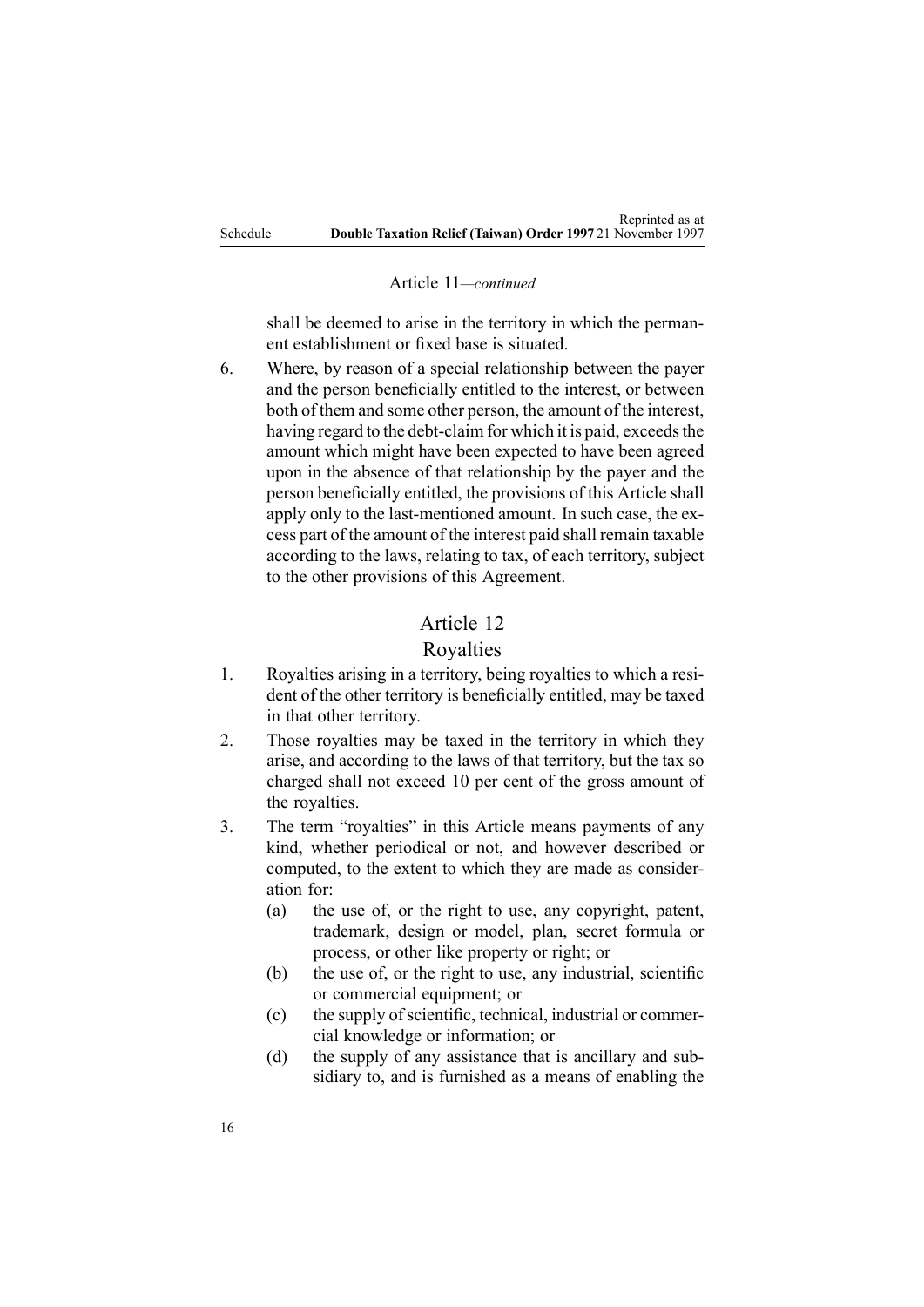#### Article 12*—continued*

application or enjoyment of, any such property or right as is mentioned in subparagraph (a), any such equipment as is mentioned in subparagraph (b) or any such knowledge or information as is mentioned in subparagraph (c); or

- (e) the use of, or the right to use, any:
	- (i) motion picture film; or
	- (ii) film or videotape or any other recording for use in connection with television; or
	- (iii) tape or any other recording for use in connection with radio broadcasting; or
- (f) the reception of, or the right to receive, visual images or sounds, or both, transmitted to the public by:
	- (i) satellite; or
	- (ii) cable, optic fibre or similar technology; or
- (g) the use in connection with television or radio broadcasting, or the right to use in connection with television or radio broadcasting, visual images or sounds, or both, transmitted by:
	- (i) satellite; or
	- (ii) cable, optic fibre or similar technology; or
- (h) total or partial forbearance in respec<sup>t</sup> of the use or supply of any property or right referred to in this paragraph.
- 4. The provisions of paragraphs 1 and 2 shall not apply if the person beneficially entitled to the royalties, being <sup>a</sup> resident of <sup>a</sup> territory, carries on business in the other territory, in which the royalties arise, through <sup>a</sup> permanen<sup>t</sup> establishment situated in that other territory, or performs in that other territory independent personal services from <sup>a</sup> fixed base situated in that other territory, and the property or right in respec<sup>t</sup> of which the royalties are paid is effectively connected with that permanen<sup>t</sup> establishment or fixed base. In such case, the provisions of Article 7 or 14, as the case may be, shall apply.
- 5. Royaltiesshall be deemed to arise in <sup>a</sup> territory when the payer is an authority of that territory, or <sup>a</sup> sub-division, or <sup>a</sup> local authority of that territory or <sup>a</sup> person who is <sup>a</sup> resident of that territory for the purposes of its tax. Where, however, the per-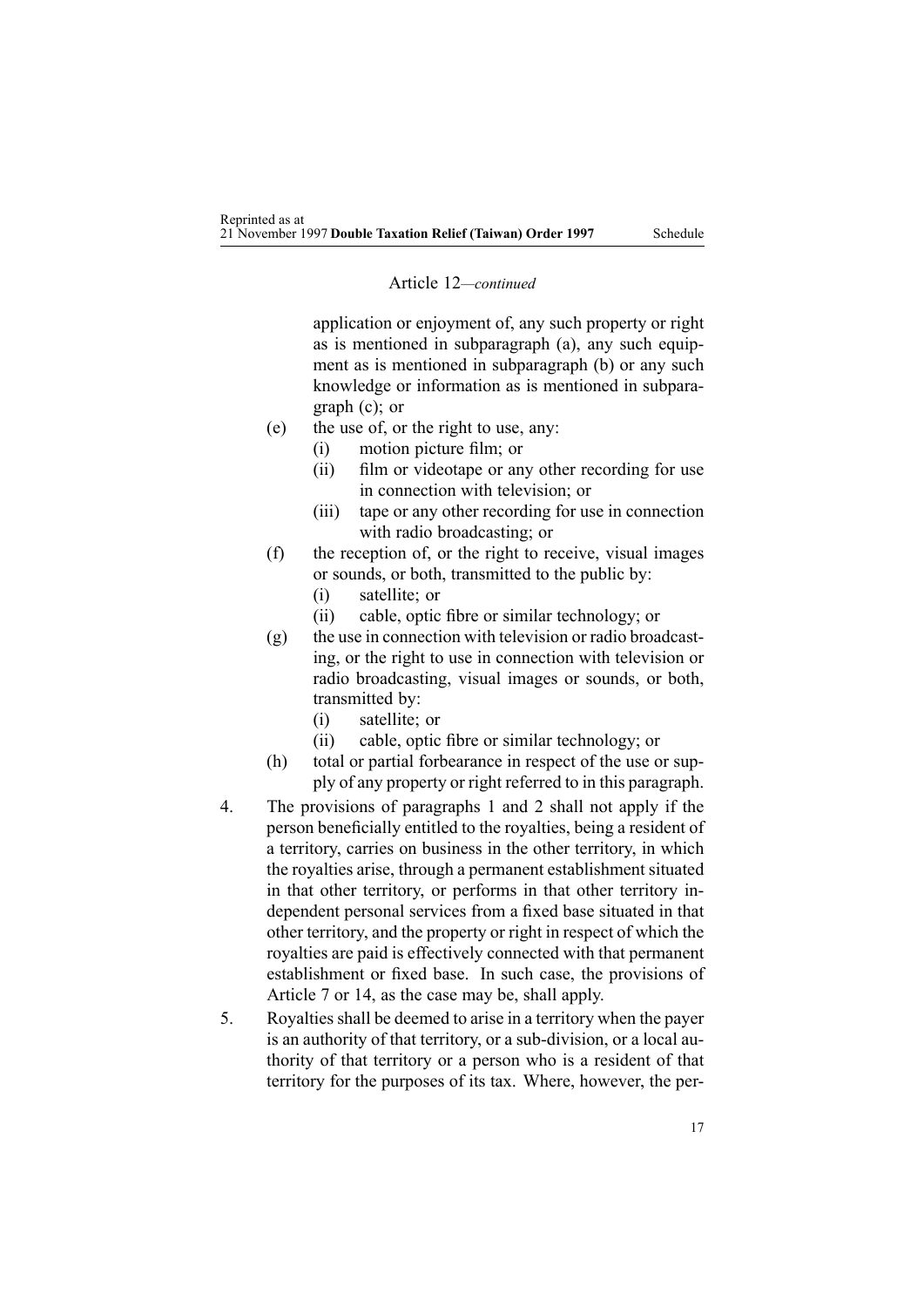#### Article 12*—continued*

son paying the royalties, whether the person is <sup>a</sup> resident of <sup>a</sup> territory or not, has in <sup>a</sup> territory <sup>a</sup> permanen<sup>t</sup> establishment or fixed base in connection with which the liability to pay the royalties was incurred, and the royalties are borne by such permanent establishment or fixed base, then the royalties shall be deemed to arise in the territory in which the permanen<sup>t</sup> establishment or fixed base is situated.

6. Where, by reason of <sup>a</sup> special relationship between the payer and the person beneficially entitled to the royalties, or between both of them and some other person, the amount of the royalties, having regard to what they are paid for, exceeds the amount which might have been expected to have been agreed upon in the absence of that relationship by the payer and the person beneficially entitled, the provisions of this Article shall apply only to the last-mentioned amount. In that case the excess par<sup>t</sup> of the amount of the royalties paid shall remain taxable according to the laws, relating to tax, of each territory, subject to the other provisions of this Agreement.

#### Article 13

#### Alienation of property

- 1. Income, profits or gains derived by <sup>a</sup> resident of <sup>a</sup> territory from the alienation of immovable property (as defined in paragraph 2 of Article 6) situated in the other territory may be taxed in that other territory.
- 2. Income, profits or gains from the alienation of property, other than immovable property, forming par<sup>t</sup> of the business property of <sup>a</sup> permanen<sup>t</sup> establishment which an enterprise of <sup>a</sup> territory has in the other territory or pertaining to <sup>a</sup> fixed base available to <sup>a</sup> resident of <sup>a</sup> territory in the other territory for the purpose of performing independent personal services, including income, profits or gains from the alienation of that permanent establishment (alone or with the whole enterprise) or of that fixed base, may be taxed in that other territory.
- 3. Income, profits or gains from the alienation of ships or aircraft operated in international traffic, or of property (other than im-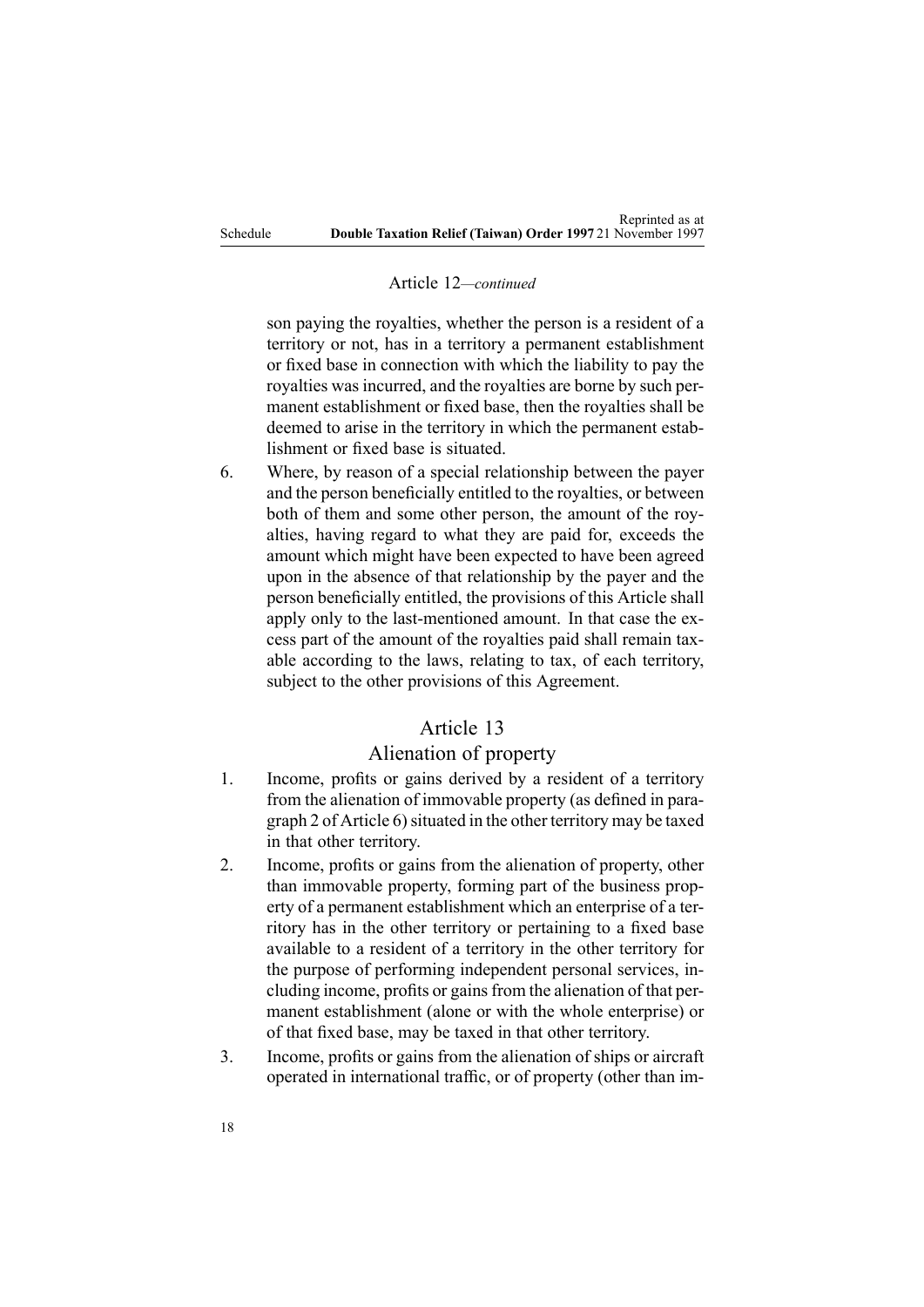#### Article 13*—continued*

movable property) pertaining to the operation of those ships or aircraft, shall be taxable only in the territory in which the enterprise alienating such ships, aircraft or other property is <sup>a</sup> resident.

- 4. Nothing in this Agreement affects the application of the laws of <sup>a</sup> territory relating to the taxation of gains of <sup>a</sup> capital nature derived from the alienation of any property other than that to which any of the preceding paragraphs of this Article apply.
- 5. For the purposes of this Article, the situation of immovable property shall be determined in accordance with paragraph 4 of Article 6.

### Article 14

#### Independent personal services

- 1. Income derived by an individual who is <sup>a</sup> resident of <sup>a</sup> territory in respec<sup>t</sup> of professional services or other independent activities shall be taxable only in that territory unless such services are performed in the other territory and:
	- (a) the individual is presen<sup>t</sup> in the other territory for <sup>a</sup> period or periods exceeding in the aggregate 183 days in any 12 month period commencing or ending in the year of income concerned; or
	- (b) <sup>a</sup> fixed base is regularly available to the individual in the other territory for the purpose of performing the individual's activities.

If the provisions of subparagraphs (a) or (b) are satisfied, the income may be taxed in that other territory but only so much of it as is attributable to activities performed during such period or periods or from that fixed base.

2. The term "professional services" includes especially independent scientific, literary, artistic, educational or teaching activities as well as in the performance of the independent activities of physicians, lawyers, engineers, architects, dentists and accountants.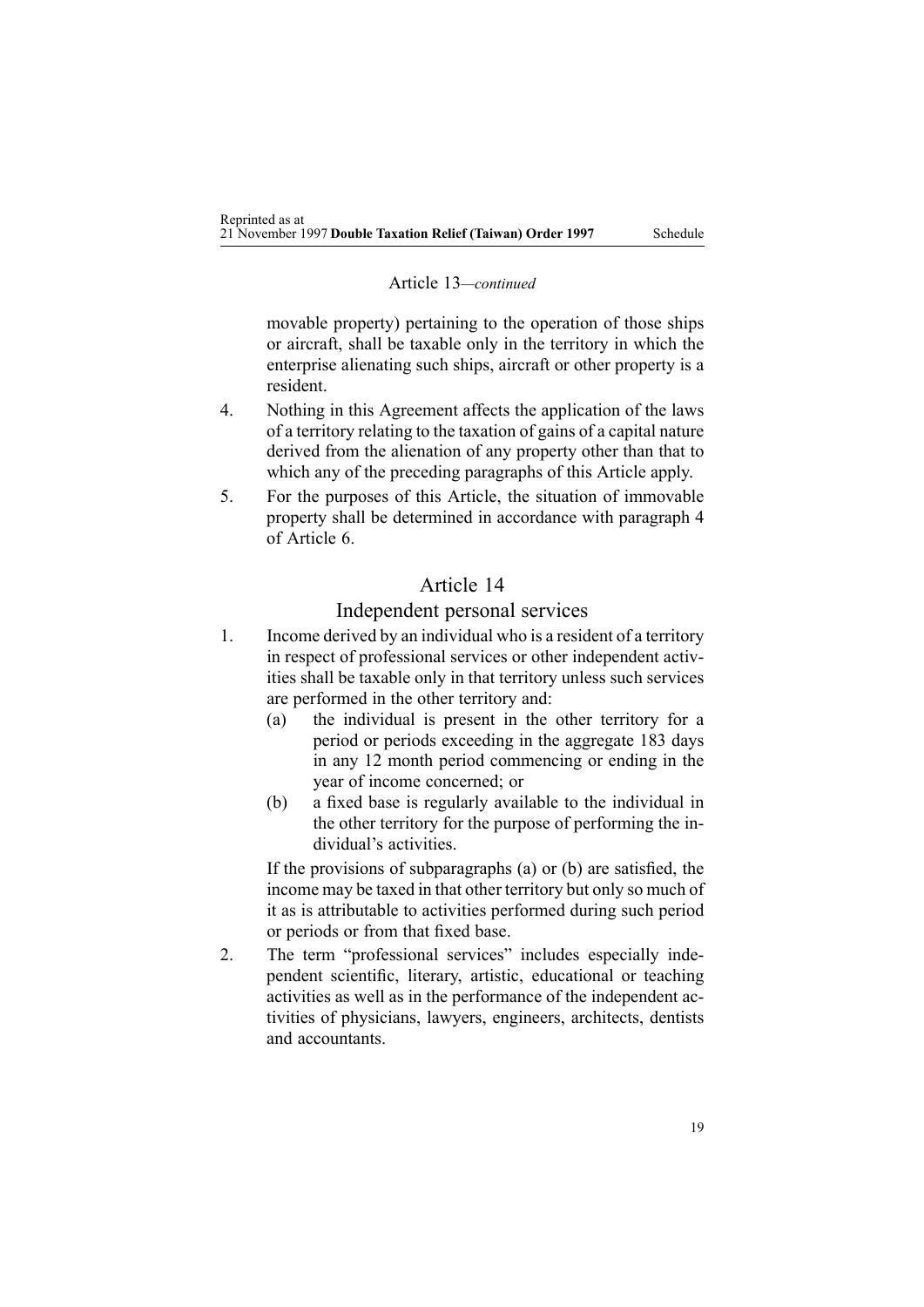## Article 15

### Dependent personal services

- 1. Subject to the provisions of Articles 16, 18 and 19, salaries, wages and other similar remuneration derived by an individual who is <sup>a</sup> resident of <sup>a</sup> territory in respec<sup>t</sup> of an employment shall be taxable only in that territory unless the employment is exercised in the other territory. If the employment is so exercised, such remuneration as is derived from that exercise may be taxed in that other territory.
- 2. Notwithstanding the provisions of paragraph 1, remuneration derived by an individual who is <sup>a</sup> resident of <sup>a</sup> territory in respec<sup>t</sup> of an employment exercised in the other territory shall be taxable only in the first-mentioned territory if:
	- (a) the recipient is presen<sup>t</sup> in that other territory for <sup>a</sup> period or periods not exceeding in the aggregate 183 days in any 12 month period commencing or ending in the year of income concerned; and
	- (b) the remuneration is paid by, or on behalf of, an employer who is not <sup>a</sup> resident of that other territory; and
	- (c) the remuneration is not borne by <sup>a</sup> permanen<sup>t</sup> establishment or fixed base which the employer has in that other territory.
- 3. Notwithstanding the preceding provisions of this Article, remuneration derived in respec<sup>t</sup> of an employment exercised aboard <sup>a</sup> ship or aircraft operated in international traffic by an enterprise of <sup>a</sup> territory may be taxed in that territory.

## Article 16

### Directors' fees

Directors' fees and similar payments derived by <sup>a</sup> resident of <sup>a</sup> territory in that person's capacity as <sup>a</sup> member of the board of directors of <sup>a</sup> company which is <sup>a</sup> resident of the other territory may be taxed in that other territory.

## Article 17

### Entertainers and sportspersons

1. Notwithstanding the provisions of Articles 14 and 15, income derived by entertainers (such as theatrical, motion picture,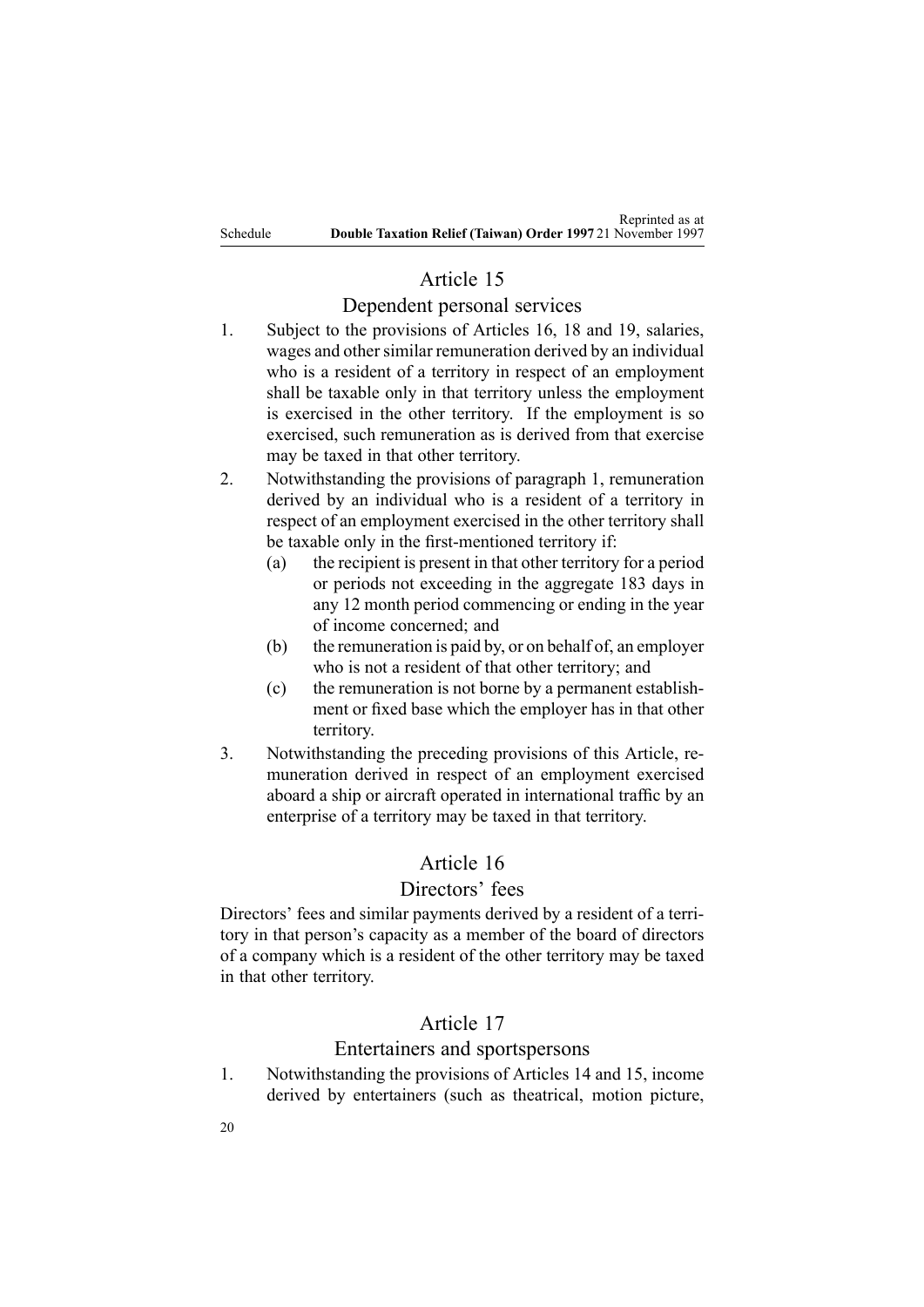#### Article 17*—continued*

radio or television artistes and musicians) and sportspersons from their personal activities as such may be taxed in the territory in which these activities are exercised.

2. Where income in respec<sup>t</sup> of the personal activities of an entertainer or <sup>a</sup> sportsperson as such accrues not to that entertainer or sportsperson but to another person, that income may, notwithstanding the provisions of Articles 7, 14 and 15, be taxed in the territory in which the activities of the entertainer or sportsperson are exercised.

### Article 18

### Pensions and annuities

- 1. Pensions and annuities paid to <sup>a</sup> resident of <sup>a</sup> territory shall be taxable only in that territory.
- 2. The term "annuity" means <sup>a</sup> stated sum payable periodically at stated times, during life or during <sup>a</sup> specified or ascertainable period of time, under an obligation to make the payments in return for adequate and full consideration in money or money's worth.

## Article 19

#### Students

Where <sup>a</sup> student, who is <sup>a</sup> resident of <sup>a</sup> territory or who was <sup>a</sup> resident of that territory immediately before visiting the other territory and who is temporarily presen<sup>t</sup> in that other territory solely for the purpose of the student's education, receives payments from sources outside that other territory for the purpose of the student's maintenance or education, those payments shall be exemp<sup>t</sup> from tax in that other territory.

### Article 20

#### Other income

1. Items of income of <sup>a</sup> resident of <sup>a</sup> territory, wherever arising, not dealt with in the preceding Articles of this Agreement shall be taxable only in that territory excep<sup>t</sup> that if such income is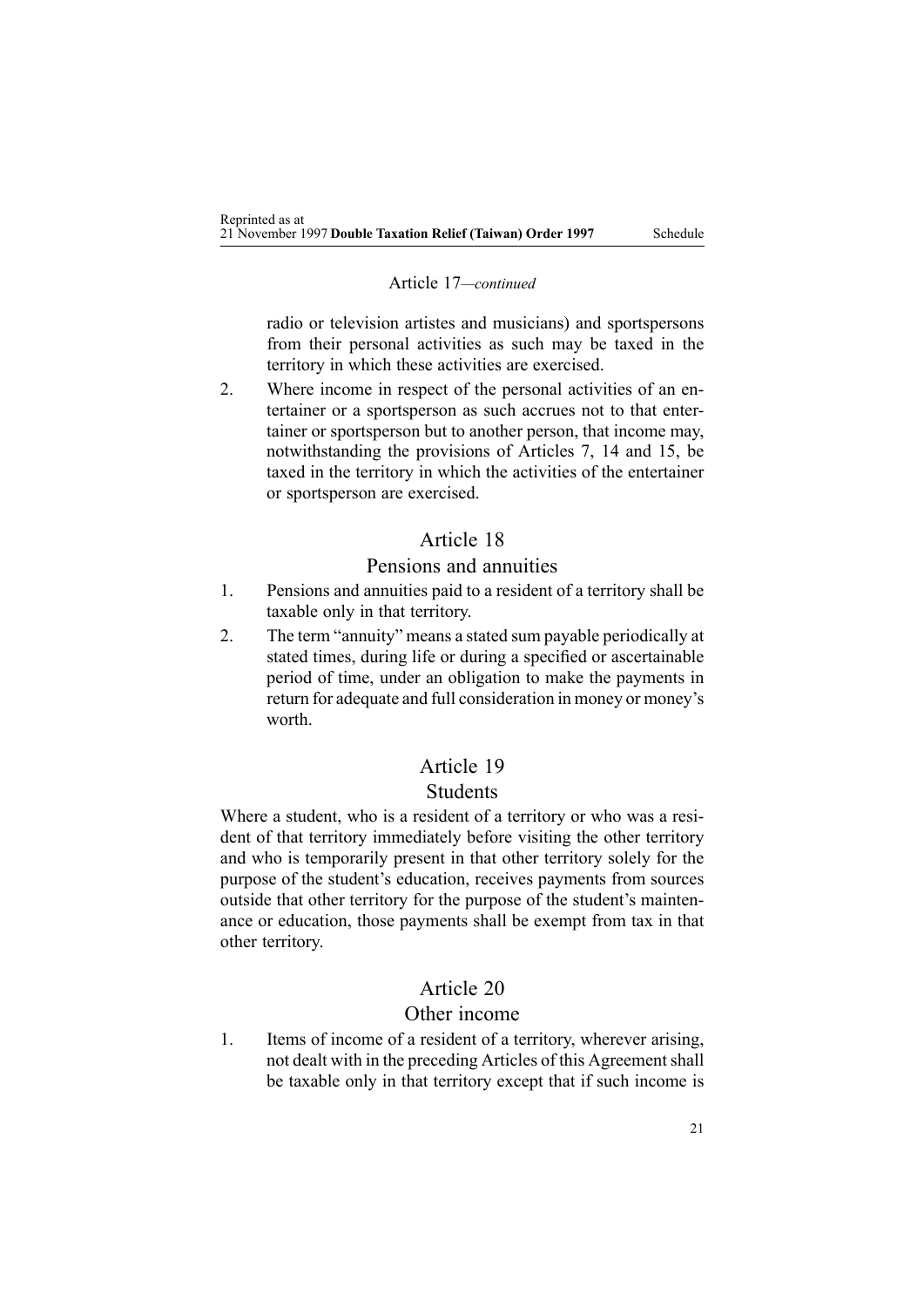#### Article 20*—continued*

derived from sources within the other territory, that income may also be taxed in that other territory.

2. The provisions of paragraph 1 shall not apply to income, other than income from immovable property as defined in paragraph 2 of Article 6, if the recipient of such income, being <sup>a</sup> resident of <sup>a</sup> territory, carries on business in the other territory through <sup>a</sup> permanen<sup>t</sup> establishment situated therein, or performs in that other territory independent personal services from <sup>a</sup> fixed base situated therein, and the right or property in respec<sup>t</sup> of which the income is paid is effectively connected with such permanent establishment or fixed base. In such case the provisions of Article 7 or 14, as the case may be, shall apply.

## Article 21

### Elimination of double taxation

Subject to the provisions of the laws of <sup>a</sup> territory from time to time in force relating to the allowance of <sup>a</sup> credit against tax payable in that territory of tax paid outside that territory (which shall not affect the general principle of this Article), tax paid under the laws of the other territory (but excluding, in the case of <sup>a</sup> dividend, tax paid in respec<sup>t</sup> of the profits out of which the dividend is paid) and in accordance with this Agreement, whether directly or by deduction, in respec<sup>t</sup> of income derived by <sup>a</sup> person who is <sup>a</sup> resident of the first-mentioned territory from sources in the other territory shall be allowed as a credit against tax payable in the first-mentioned territory in respec<sup>t</sup> of that income. The amount of credit, however, shall not exceed the amount of the tax in the first-mentioned territory on that income computed in accordance with its taxation laws and regulations.

#### Article 22

#### Mutual agreemen<sup>t</sup> procedure

1. Where <sup>a</sup> person who is <sup>a</sup> resident of <sup>a</sup> territory considers that actions in one or both of the territories result or will result for that person in taxation not in accordance with the provisions of this Agreement, that person may, irrespective of the remedies provided by the domestic laws of the territories, presen<sup>t</sup> <sup>a</sup> case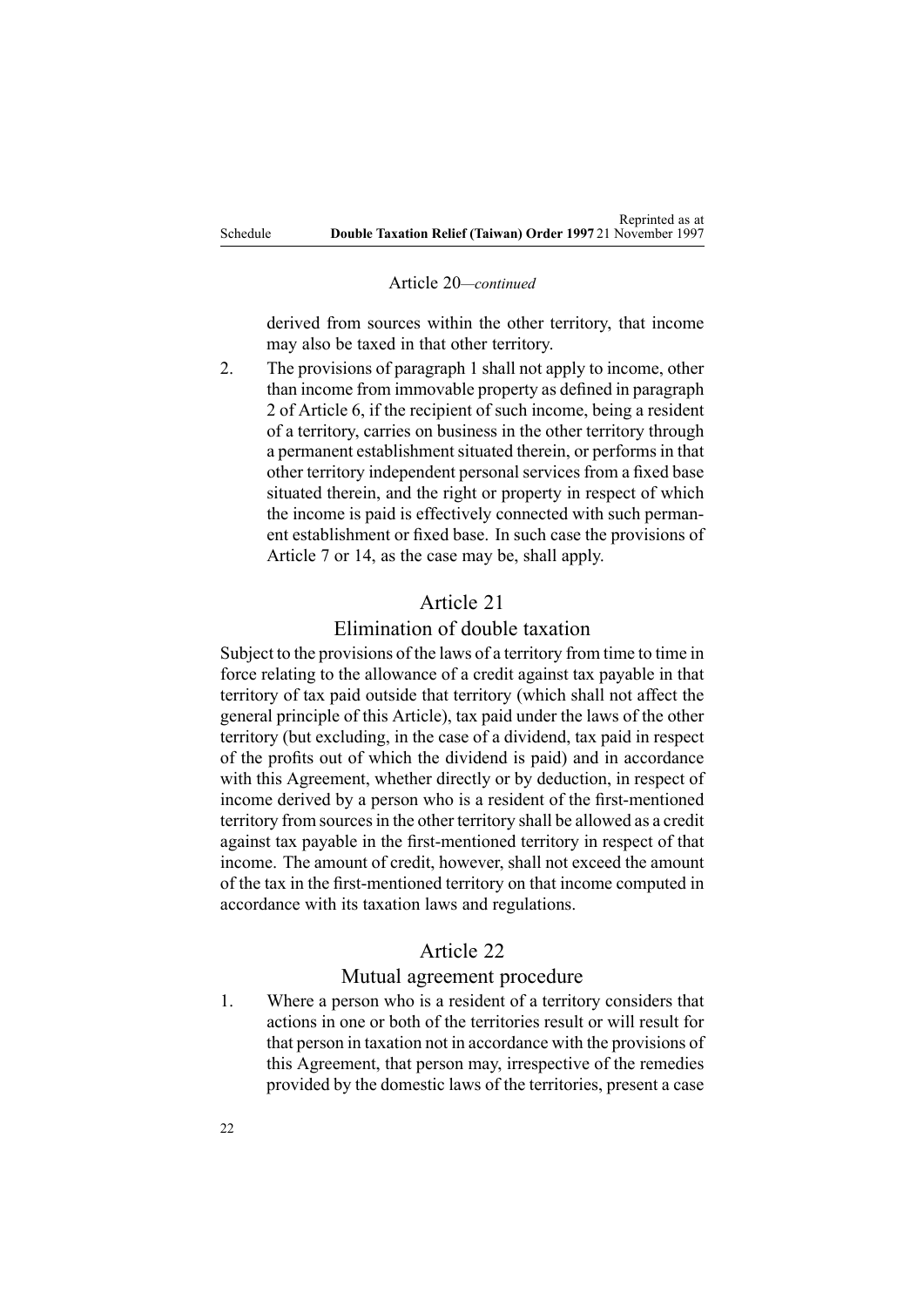#### Article 22*—continued*

to the competent authority of the territory of which the person is <sup>a</sup> resident. The case must be presented within three years from the first notification of the action which results in taxation not in accordance with the provisions of the Agreement.

- 2. The competent authority shall endeavour, if the objection appears to it to be justified and if it is not itself able to arrive at <sup>a</sup> satisfactory solution, to resolve the case by mutual agreemen<sup>t</sup> with the competent authority of the other territory, with <sup>a</sup> view to the avoidance of taxation not in accordance with this Agreement. Any agreemen<sup>t</sup> reached shall be implemented notwithstanding any time limits in the domestic laws of the territories.
- 3. The competent authorities shall endeavour to resolve by mutual agreemen<sup>t</sup> any difficulties or doubts arising as to the interpretation or application of this Agreement. They may also consult together for the elimination of double taxation in cases not provided for in the Agreement.
- 4. The competent authorities may communicate with each other directly for the purpose of giving effect to the provisions of this Agreement.

### Article 23

#### Exchange of information

1. The competent authorities of the territories shall exchange such information as is necessary for carrying out the provisions of this Agreement or of the domestic laws of the territories concerning taxes covered by the Agreement insofar as the taxation under those laws is not contrary to the Agreement. The exchange of information is not restricted by Article 1. Any information received by the competent authority of <sup>a</sup> territory shall be treated as secret in the same manner as information obtained under the domestic laws of that territory and shall be disclosed only to persons or authorities (including courts and administrative bodies) concerned with the assessment or collection of, the enforcement or prosecution in respec<sup>t</sup> of, or the determination of appeals in relation to, the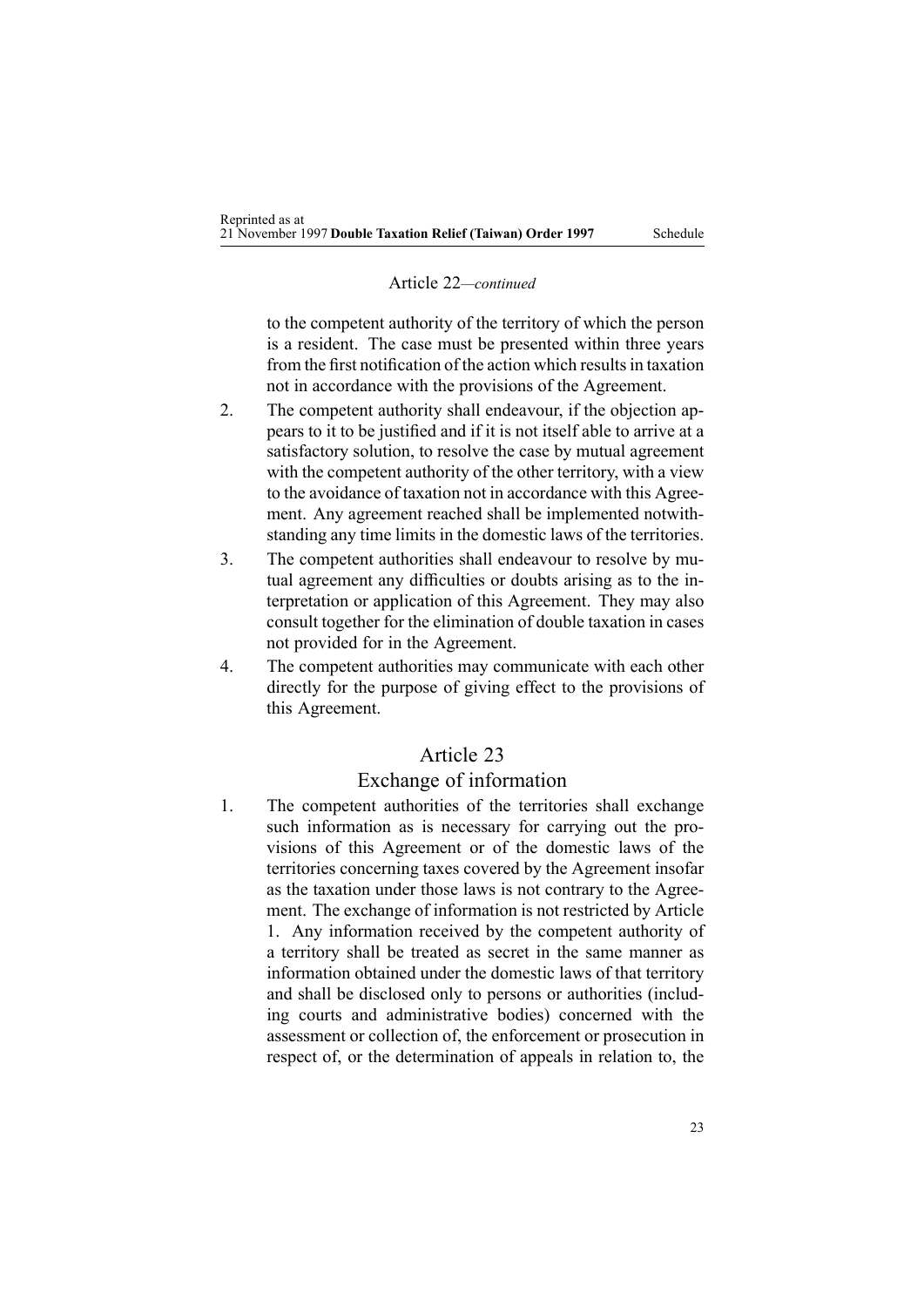#### Article 23*—continued*

taxes covered by the Agreement. Such persons or authorities shall use the information only for such purposes.

- 2. In no case shall the provisions of paragraph 1 be construed so as to impose on <sup>a</sup> territory the obligation:
	- (a) to carry out administrative measures at variance with the laws and administrative practice of that or of the other territory;
	- (b) to supply information which is not obtainable under the laws or in the normal course of the administration of that or of the other territory;
	- (c) to supply information which would disclose any trade, business, industrial, commercial or professional secret or trade process, or information, the disclosure of which would be contrary to public policy.

### Article 24

### Entry into force

This Agreement shall enter into force on the date on which the New Zealand Commerce and Industry Office and the Taipei Economic and Cultural Office in New Zealand notify each other in writing that the last of such things has been done as is necessary to give this Agreement effect in the domestic laws of the respective territories. This Agreement shall have effect:

- (a) in both territories, in respec<sup>t</sup> of withholding tax on income, profits or gains derived by <sup>a</sup> non-resident, for amounts paid or credited on or after the first day of the second month next following the date on which the Agreement enters into force;
- (b) in respec<sup>t</sup> of other taxes:
	- (i) in the territory in which the taxation laws administered by the New Zealand Inland Revenue Department is applied, in relation to income, profits or gains of any year of income beginning on or after 1 April in the calendar year next following the date on which the Agreement enters into force;
	- (ii) in the territory in which the taxation laws administered by the Department of Taxation, Ministry of Finance, Taipei is applied, in relation to income, profits or gains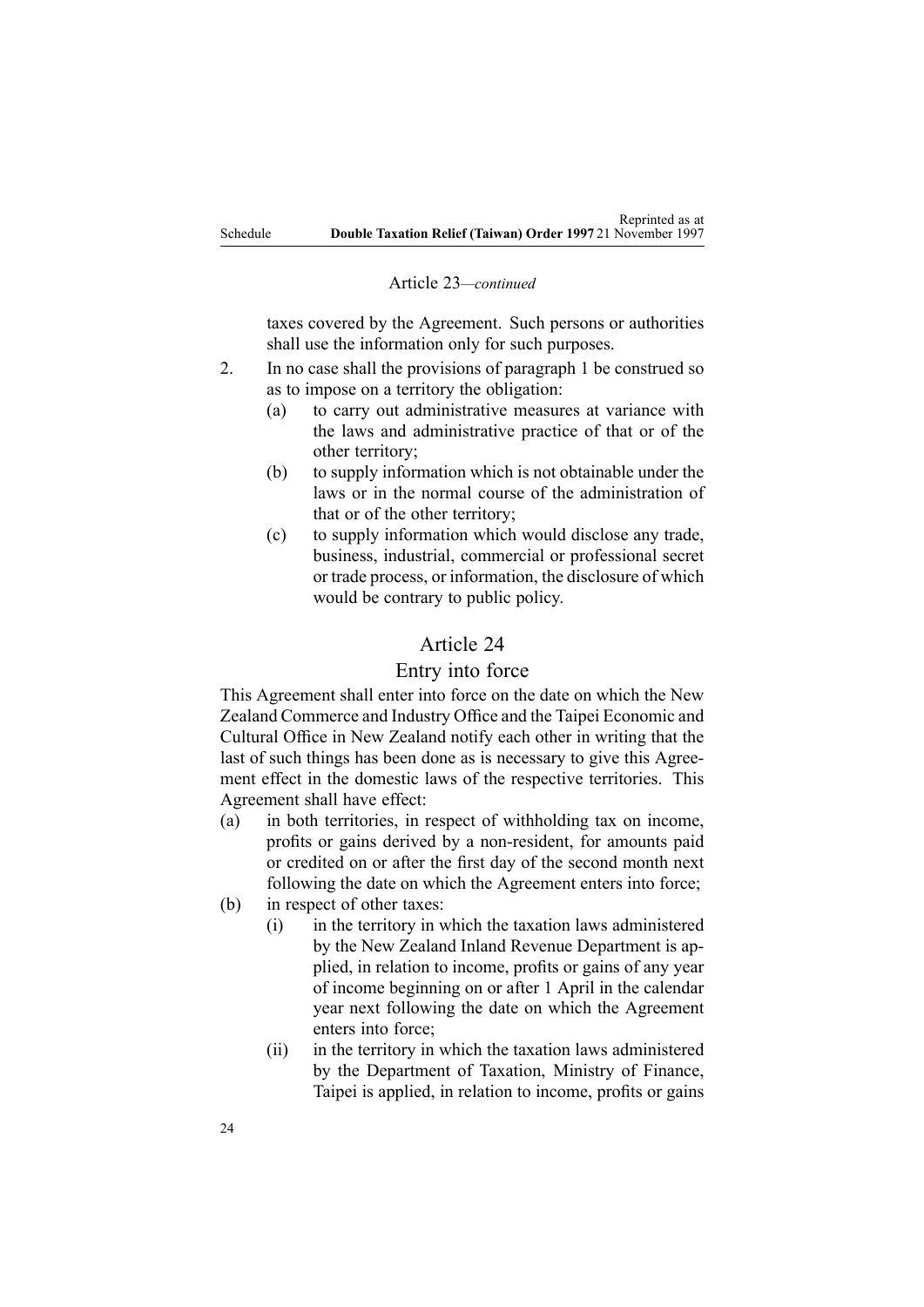#### Article 24*—continued*

of any year of income beginning on or after 1 January in the calendar year next following the date on which the Agreement enters into force;

(c) in both territories, in respec<sup>t</sup> to tax in relation to income of aircraft operations to which Article 8 applies, on or after 1 January 1996.

#### Article 25

## Termination

This Agreement shall continue in force indefinitely, but the New Zealand Commerce and Industry Office or the Taipei Economic and Cultural Office in New Zealand may, on or before 30 June in any calendar year beginning after the expiration of 5 years from the date of its entry into force, give to the other written notice of termination and, in that event, the Agreement shall cease to be effective:

- (a) in both territories, in respec<sup>t</sup> of withholding tax on income, profits or gains derived by <sup>a</sup> non-resident, for amounts paid or credited on or after the first day of the second month next following that in which the notice of termination is given;
- (b) in respec<sup>t</sup> of other taxes:
	- (i) in the territory in which the taxation laws administered by the New Zealand Inland Revenue Department is applied, in relation to income, profits or gains of any year of income beginning on or after 1 April in the calendar year next following that in which the notice of termination is given;
	- (ii) in the territory in which the taxation laws administered by the Department of Taxation, Ministry of Finance, Taipei is applied, in relation to income, profits or gains of any year of income beginning on or after 1 January in the calendar year next following that in which the notice of termination is given.

IN WITNESS WHEREOF the undersigned, being duly authorised, have signed this Agreement.

DONE in duplicate at Auckland this 11th day of November 1996 in the English and Chinese languages, both texts being equally authen-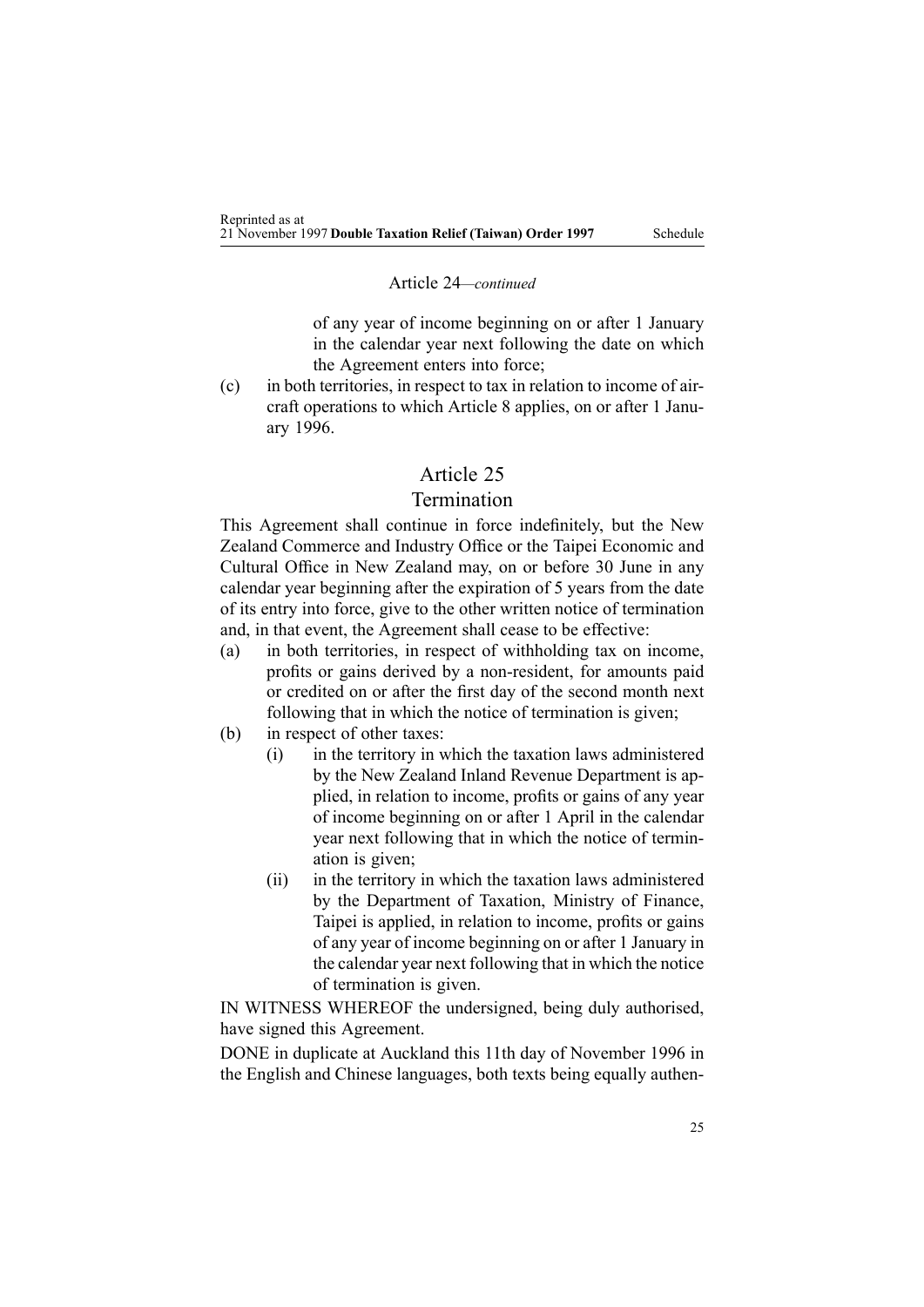#### Article 25*—continued*

tic. In the case of any divergence of meaning between the two texts, the English text shall prevail.

| For the New Zealand<br>Commerce and Industry<br>Office | For the Taipei Economic and<br>Cultural Office in New Zealand |
|--------------------------------------------------------|---------------------------------------------------------------|
| A P F Browne                                           | Frank C Lin                                                   |

### **Annex**

At the signing of the Agreement concluded today between the New Zealand Commerce and Industry Office and the Taipei Economic and Cultural Office in New Zealand for the avoidance of double taxation and the prevention of fiscal evasion with respec<sup>t</sup> to taxes on income, the undersigned have agreed upon the following additional provisions which shall form an integral par<sup>t</sup> of the said Agreement.

### **1. Non-Discrimination**

That discrimination in the tax laws of either territory on the grounds of nationality is undesirable. With this in view, it is agreed that:

- (a) if either competent authority identifies an issue of discrimination contrary to the spirit of this Agreement, the competent authorities shall consult with <sup>a</sup> view to removing that discrimination; and
- (b) if at any time after the date of signature of this Agreement, New Zealand includes <sup>a</sup> non-discrimination article in any of its double taxation conventions, the New Zealand Commerce and Industry Office shall without undue delay inform the Taipei Economic and Cultural Office in New Zealand and they shall enter into negotiations with <sup>a</sup> view to concluding <sup>a</sup> non-discrimination article in this presen<sup>t</sup> Agreement.

### **2. In respect of Article 10**

It is agreed that if in any future double taxation convention with any State, New Zealand limits its taxation at source on dividends to <sup>a</sup> rate lower than the one provided for in that Article, the New Zealand Commerce and Industry Office shall without undue delay inform the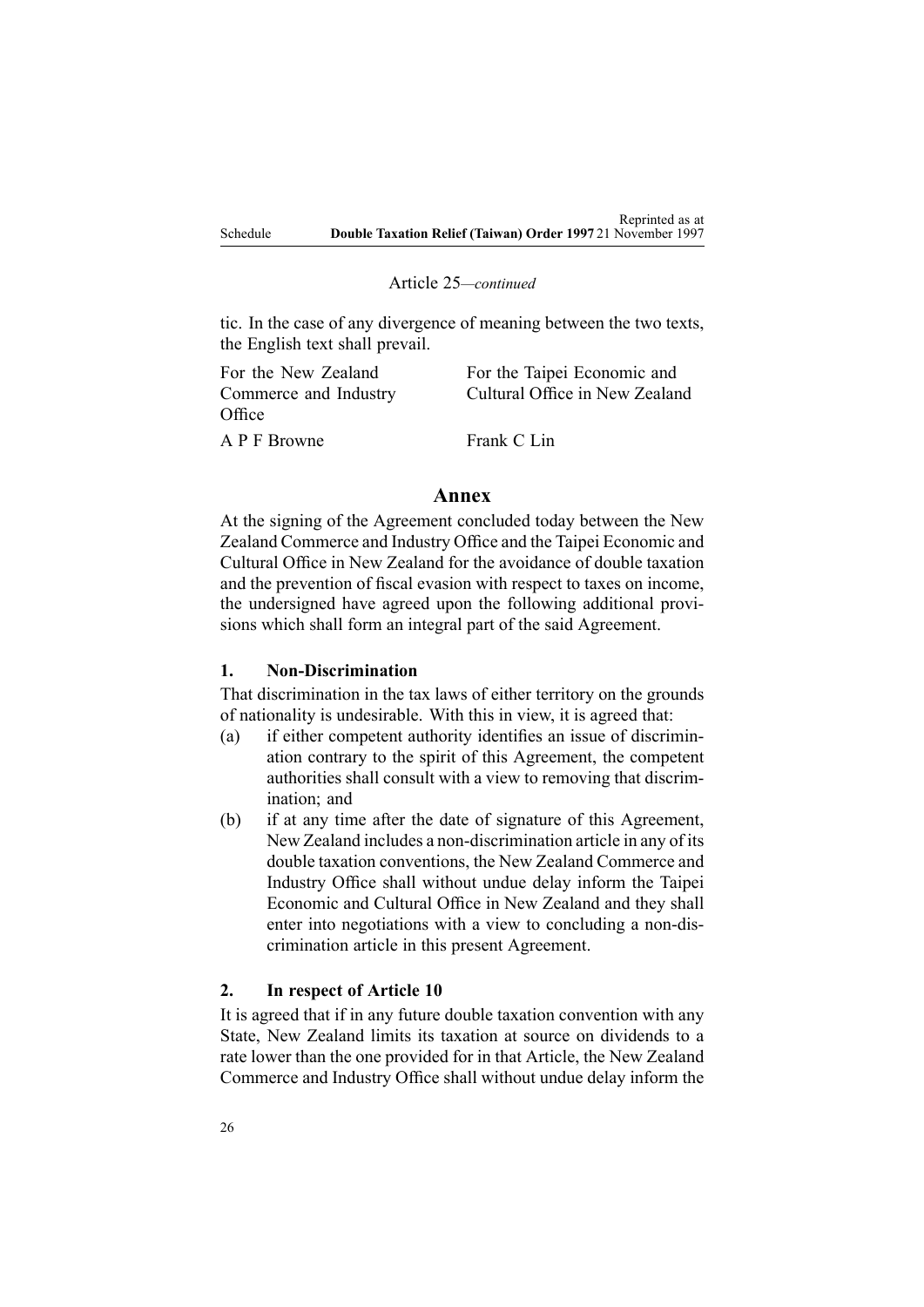Reprinted as at 21 November 1997 **Double Taxation Relief (Taiwan) Order 1997** Explanatory note

Taipei Economic and Cultural Office in New Zealand and they shall review that article with <sup>a</sup> view to amending this Agreement to provide the same treatment.

Done in duplicate at Auckland this 11th day of November 1996, in the English and Chinese languages, both texts being equally authentic. In the case of any divergence of meaning between the two texts, the English text shall prevail.

For the New Zealand Commerce and Industry **Office** For the Taipei Economic and Cultural Office in New Zealand A P F Browne Frank C Lin

> Marie Shroff, Clerk of the Executive Council.

### **Explanatory note**

*This note is not par<sup>t</sup> of the order, but isintended to indicate its general effect.*

This order gives effect to the provisions of the agreemen<sup>t</sup> to avoid double taxation entered into between the New Zealand Commerce and Industry Office and the Taipei Economic and Cultural Office in New Zealand on 11 November 1996.

The order generally takes effect from 1 April 1998 and the 1998–99 income year.

Issued under the authority of the Acts and [Regulations](http://www.legislation.govt.nz/pdflink.aspx?id=DLM195097) Publication Act 1989. Date of notification in *Gazette*: 20 November 1997.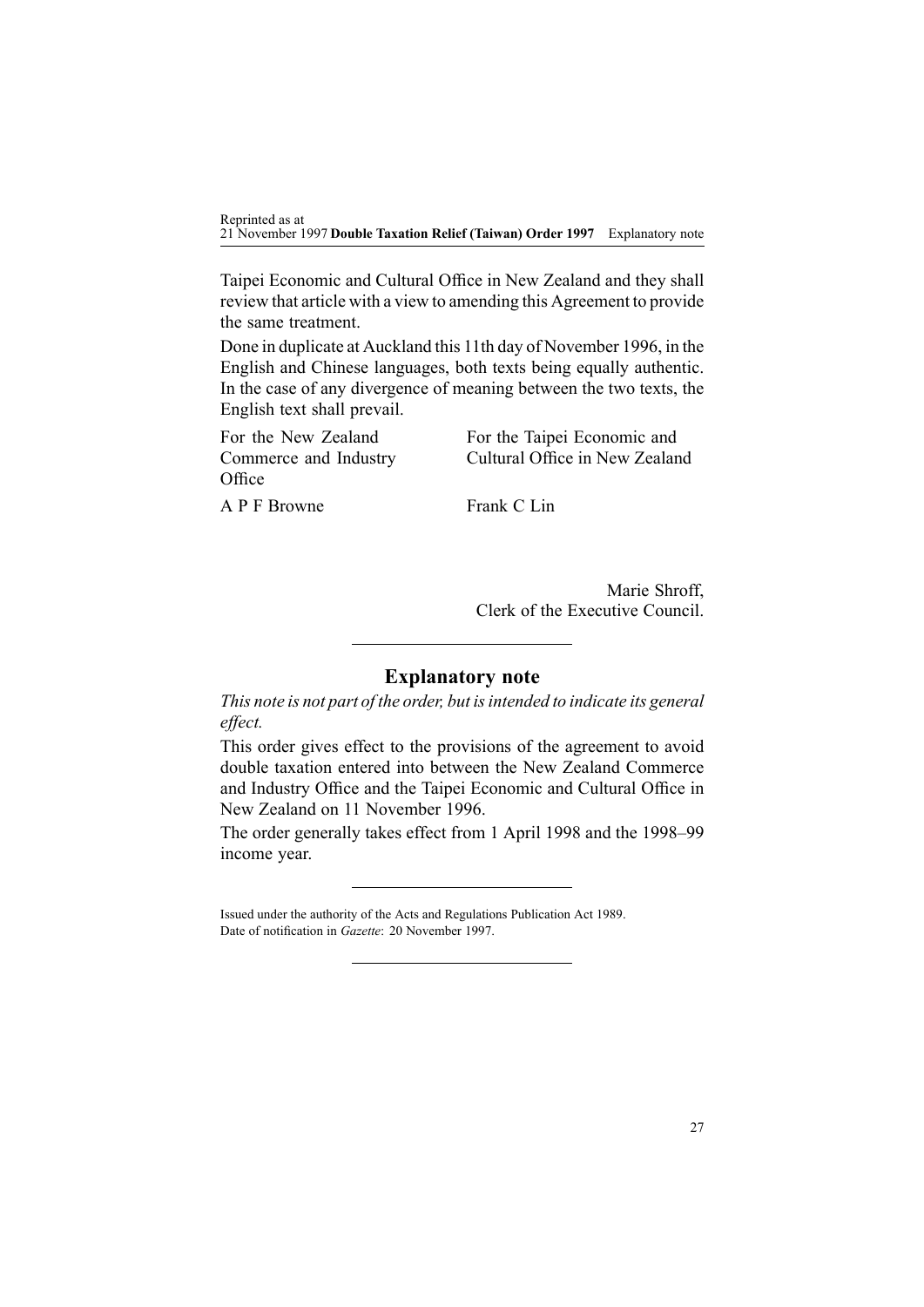#### **Contents**

- 1 General
- 2 Status of reprints
- 3 How reprints are prepared
- 4 Changes made under section 17C of the Acts and Regulations Publication Act 1989
- 5 List of amendments incorporated in this reprint (most recent first)

#### **Notes**

#### *1 General*

This is <sup>a</sup> reprint of the Double Taxation Relief (Taiwan) Order 1997. The reprint incorporates all the amendments to the order as at 21 November 1997, as specified in the list of amendments at the end of these notes.

Relevant provisions of any amending enactments that contain transitional, savings, or application provisions that cannot be compiled in the reprint are also included, after the principal enactment, in chronological order. For more information, *see* <http://www.pco.parliament.govt.nz/reprints/>.

### *2 Status of reprints*

Under [section](http://www.legislation.govt.nz/pdflink.aspx?id=DLM195439) 16D of the Acts and Regulations Publication Act 1989, reprints are presumed to correctly state, as at the date of the reprint, the law enacted by the principal enactment and by the amendments to that enactment. This presumption applies even though editorial changes authorised by [section](http://www.legislation.govt.nz/pdflink.aspx?id=DLM195466) [17C](http://www.legislation.govt.nz/pdflink.aspx?id=DLM195466) of the Acts and Regulations Publication Act 1989 have been made in the reprint.

This presumption may be rebutted by producing the official volumes of statutes or statutory regulations in which the principal enactment and its amendments are contained.

#### *3 How reprints are prepared*

A number of editorial conventions are followed in the preparation of reprints. For example, the enacting words are not included in Acts, and provisions that are repealed or revoked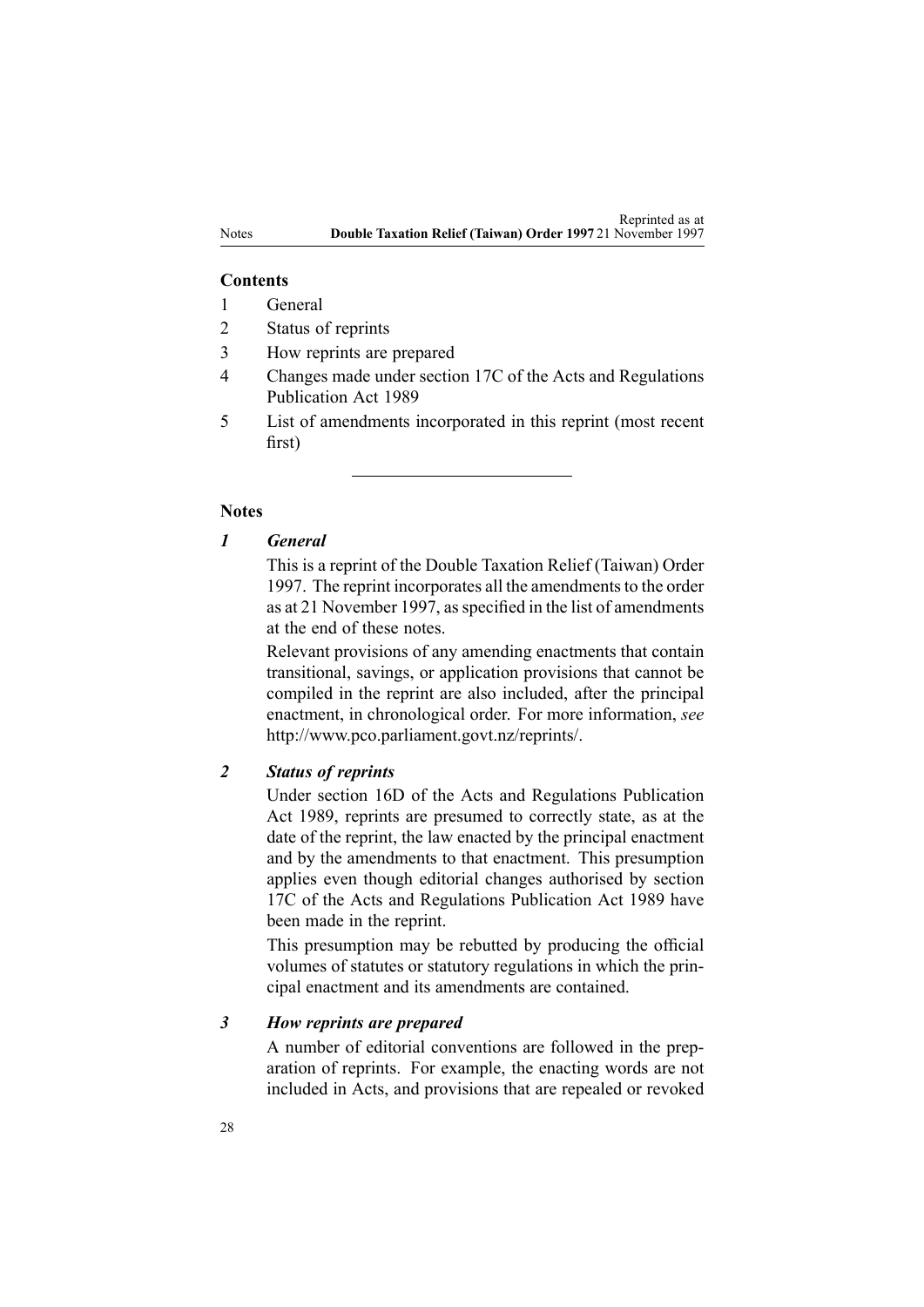are omitted. For <sup>a</sup> detailed list of the editorial conventions, *see* [http://www.pco.parliament.govt.nz/editorial-conventions/](http://www.pco.parliament.govt.nz/editorial-conventions/ ) or Part 8 of the *Tables of New Zealand Acts and Ordinances and Statutory Regulations and Deemed Regulations in Force*.

## *4 Changes made under section 17C of the Acts and Regulations Publication Act 1989*

[Section](http://www.legislation.govt.nz/pdflink.aspx?id=DLM195466) 17C of the Acts and Regulations Publication Act 1989 authorises the making of editorial changes in <sup>a</sup> reprint as set out in [sections](http://www.legislation.govt.nz/pdflink.aspx?id=DLM195468) 17D and [17E](http://www.legislation.govt.nz/pdflink.aspx?id=DLM195470) of that Act so that, to the extent permitted, the format and style of the reprinted enactment is consistent with current legislative drafting practice. Changes that would alter the effect of the legislation are not permitted.

A new format of legislation wasintroduced on 1 January 2000. Changesto legislative drafting style have also been made since 1997, and are ongoing. To the extent permitted by [section](http://www.legislation.govt.nz/pdflink.aspx?id=DLM195466) 17C of the Acts and Regulations Publication Act 1989, all legislation reprinted after 1 January 2000 is in the new format for legislation and reflects current drafting practice at the time of the reprint.

In outline, the editorial changes made in reprints under the authority of [section](http://www.legislation.govt.nz/pdflink.aspx?id=DLM195466) 17C of the Acts and Regulations Publication Act 1989 are set out below, and they have been applied, where relevant, in the preparation of this reprint:

- • omission of unnecessary referential words (such as "of this section" and "of this Act")
- • typeface and type size (Times Roman, generally in 11.5 point)
- • layout of provisions, including:
	- •indentation
	- • position of section headings (eg, the number and heading now appear above the section)
- • format of definitions (eg, the defined term now appears in bold type, without quotation marks)
- • format of dates (eg, <sup>a</sup> date formerly expressed as "the 1st day of January 1999" is now expressed as "1 January 1999")